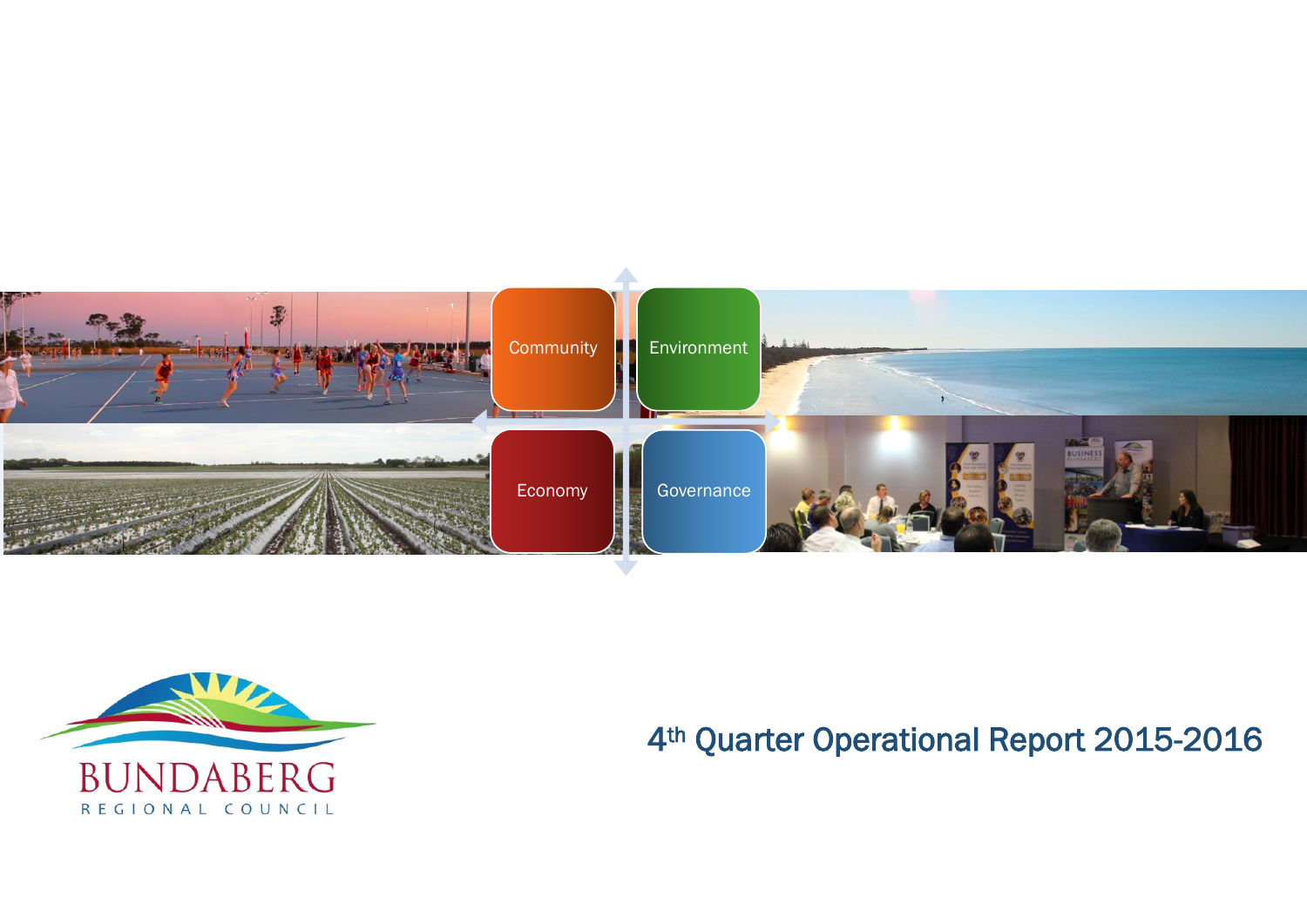### Introduction

Bundaberg Regional Council's Performance Reports provide quarterly assessment of progress towards implementing Bundaberg Regional Council's Corporate Plan 2014-2019 and 2015-2016 Operational Plan. It is a legislative requirement under the Local Government Act 2009 and Local Government Regulation 2012. This 4th Quarter Report provides an evaluation of the contribution of Council's services and initiatives to the delivery of 2014-2019 Corporate Plan Outcomes during the 2015-2016 4th Quarter and 2015 2016 Financial Year.



*Corporate Planning Framework* 



This Performance Report is divided into four key areas which reflect our community *Values* as described in *Bundaberg Region 2031.* Key Performance Indicators within this document report and monitor the work of Council, and also provide trend and base-comparison data, which supports management to improve the efficiency and effectiveness of Council's operations.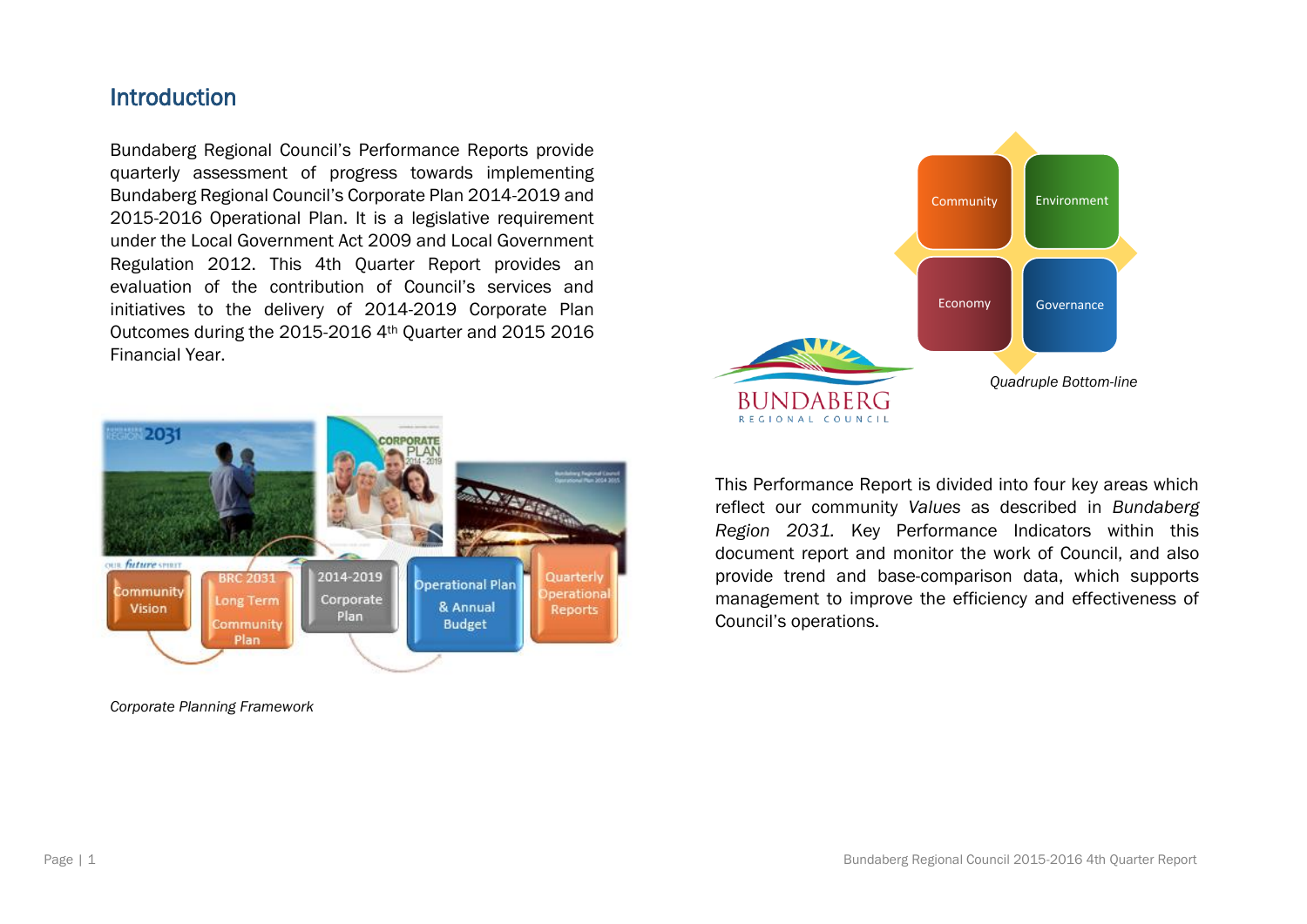

| Indicator     | <b>Status</b>   | Indicator meaning                                                                                                                                |
|---------------|-----------------|--------------------------------------------------------------------------------------------------------------------------------------------------|
|               | On track        | Initiative is proceeding to plan with no indication of future impediments.                                                                       |
|               | Completed       | Initiative has been completed.                                                                                                                   |
|               | Monitor         | Progress is not as expected but action is being/has been taken and is expected to be back on track within the next quarter or<br>financial year. |
| $\rightarrow$ | <b>Trend</b>    | This data is being collected for observation and analysis.                                                                                       |
|               | Action required | Progress is significantly behind schedule or is rated 'closely monitor'. Decisive action is required to get back on track.                       |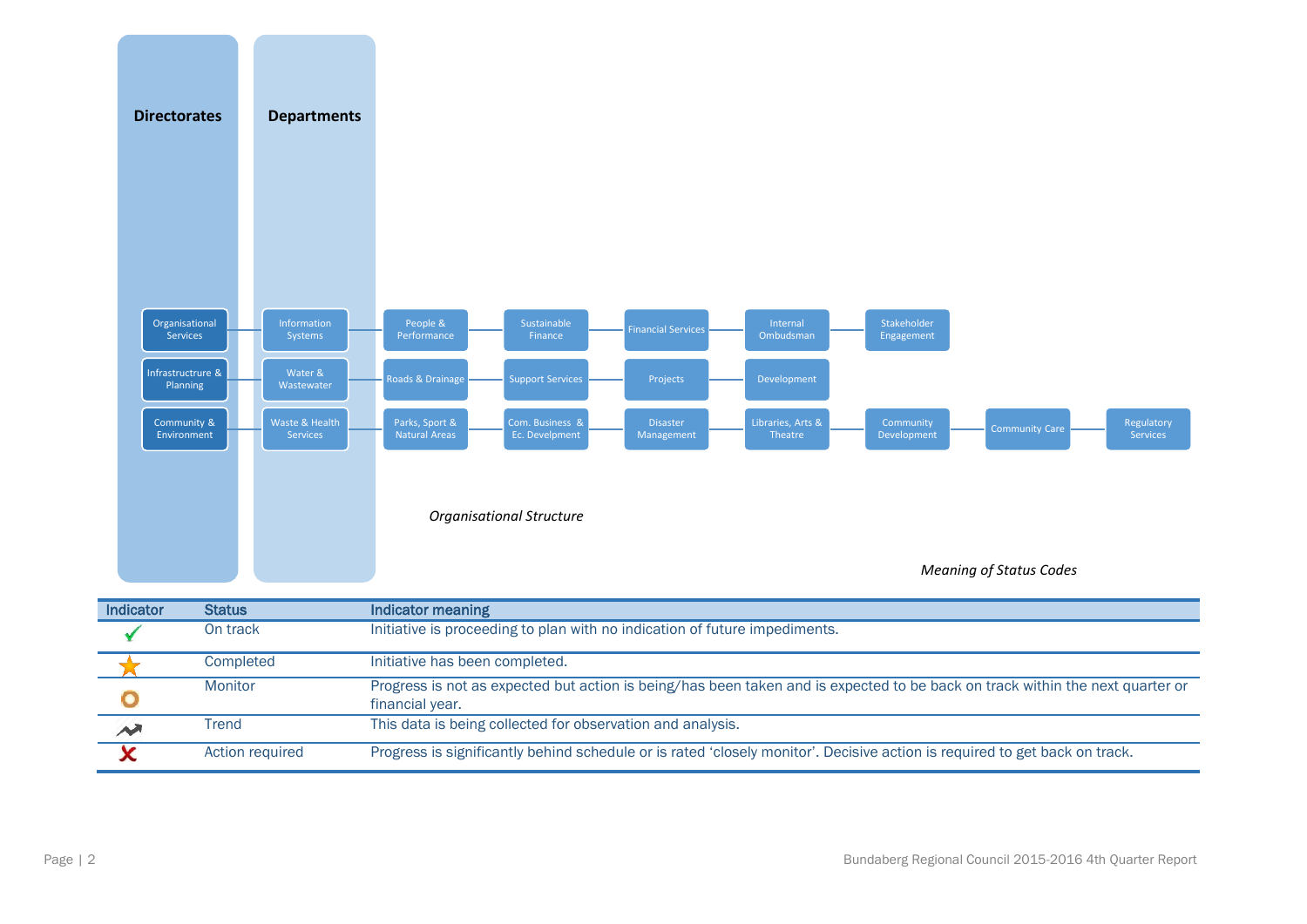|                                                                                                                            | Outcome 1.1 A safe active and healthy community                                             |                                                                                                                                                                                                                |                   |                   |               |                                                                                                                                                                                                                                                                                                                                                                                                                          |  |  |  |
|----------------------------------------------------------------------------------------------------------------------------|---------------------------------------------------------------------------------------------|----------------------------------------------------------------------------------------------------------------------------------------------------------------------------------------------------------------|-------------------|-------------------|---------------|--------------------------------------------------------------------------------------------------------------------------------------------------------------------------------------------------------------------------------------------------------------------------------------------------------------------------------------------------------------------------------------------------------------------------|--|--|--|
| Strategy 1.1.1 Facilitate a range of leisure, physical activity and recreation programs to help meet basic community needs |                                                                                             |                                                                                                                                                                                                                |                   |                   |               |                                                                                                                                                                                                                                                                                                                                                                                                                          |  |  |  |
| Department Service Area                                                                                                    |                                                                                             | <b>Performance Indicators</b>                                                                                                                                                                                  | <b>Target</b>     | Actual            | <b>Status</b> | Comment                                                                                                                                                                                                                                                                                                                                                                                                                  |  |  |  |
| Libraries.<br>Arts &<br>Theatre                                                                                            |                                                                                             | Theatre: Community Engagement Number of cinema and theatre patrons visiting<br>the Moncrieff Theatre.                                                                                                          | Quarterly<br>8000 | 11,939            |               | The MEC has again achieved high levels of engagement this quarter. Community<br>events included the Dance Eisteddfod, CQUniversity graduation, combined schools<br>concert, Ignite Dance Concert, 3 free community movies and U3A concert.<br>Commercial hires have included Ten Tenors, Graeme Connors, Akmal, Ian Moss<br>and many more.                                                                               |  |  |  |
|                                                                                                                            |                                                                                             | Strategy 1.1.2 Support preventative public health programs to minimise the exposure of the community to health risks                                                                                           |                   |                   |               |                                                                                                                                                                                                                                                                                                                                                                                                                          |  |  |  |
| Department                                                                                                                 | Service Area                                                                                | <b>Performance Indicators</b>                                                                                                                                                                                  | <b>Target</b>     | Actual            | <b>Status</b> | Comment                                                                                                                                                                                                                                                                                                                                                                                                                  |  |  |  |
| Parks, Sport<br>& Natural<br>Areas                                                                                         | Sport: Physical Activity &<br><b>Preventative Health</b>                                    | Number of physical activity and preventative<br>health initiatives delivered by Council.                                                                                                                       | Quarterly<br>25   | 35                |               | Initiatives this quarter included the Recreate Newsletter, weekly Enews, Women 'Get<br>Out Get Active' program (funded), Movelt Expo, Development and community<br>partnership engagement, promotion and support of key sporting events/funding;<br>Cycle Mapping activity finalised, and commencement of the BRC Signage Strategy<br>(Wayfinding).                                                                      |  |  |  |
| Waste &<br>Health<br>Services                                                                                              | <b>Environmental Health:</b><br>Environmental Monitoring &<br><b>Community Preparedness</b> | Percentage Environmental Monitoring &<br>Community Preparedness programs have been<br>effectively completed. Programs include:<br>Vector and Environmental monitoring and<br>Disaster Management preparations. | Annually<br>100%  | 95%               |               | Vector monitoring continued across the region with the inclusion of Childers. Rapid<br>Surveillance of Vector Presence (RSVP) of ovi trapping has been finalised throughout<br>North and South Bundaberg. An Approved Inspection Program with the assistance of<br>QLD Health is expected to be introduced to the Childers area in October 2016<br>prompted by the identification of Aedes aegypti in Childers May 2016. |  |  |  |
|                                                                                                                            |                                                                                             | Strategy 1.1.3 Support a safe living environment for the community through public safety initiatives and measures                                                                                              |                   |                   |               |                                                                                                                                                                                                                                                                                                                                                                                                                          |  |  |  |
| Department                                                                                                                 | <b>Service Area</b>                                                                         | <b>Performance Indicators</b>                                                                                                                                                                                  | <b>Target</b>     | Actual            | <b>Status</b> | Comment                                                                                                                                                                                                                                                                                                                                                                                                                  |  |  |  |
| Waste &<br>Health<br>Services                                                                                              | Environmental Health: Licencing<br>Assessment & Approvals: Health<br>Licensing Inspections  | Percentage of inspections completed against<br>the anticipated number of inspections for the<br>year.                                                                                                          | Annually<br>98%   | <b>YTD</b><br>85% |               | 85% of licenced businesses have been inspected. There has been a significant<br>increase in the number of licensable food business applications throughout the<br>Bundaberg region in the last financial year - 154 in total, bringing the number of<br>licenced food businesses to 570 with an extra 23 pending. (Note: Lower Tolerance is<br>85%)                                                                      |  |  |  |
| Waste &<br>Health<br><b>Services</b>                                                                                       | Waste: Community Education &<br><b>Public Relations</b>                                     | Number of community education activities<br>undertaken.                                                                                                                                                        | Annually<br>70    | 76                |               | 43 Media Releases and 30 Material Recovery Facility Tours were undertaken during<br>the year.                                                                                                                                                                                                                                                                                                                            |  |  |  |
| Water &<br>Wastewater                                                                                                      | Wastewater Systems: Reportable Number of reportable incidents.<br>Incidents                 |                                                                                                                                                                                                                | Quarterly<br><3   | 15                | x             | 14 Breaches of our Environmental Authorities at the Childers, Bargara, Coral Cove,<br>East and Woodgate WWTP's, plus 1 discharge incident due to valve failure which<br>occurred at the corner of Avoca & Scott St's Millbank. All issues have been resolved.                                                                                                                                                            |  |  |  |
| Water &<br>Wastewater                                                                                                      | Water Supply Systems:<br>Reportable Incidents                                               | Number of reportable incidents.                                                                                                                                                                                | Quarterly<br><3   | 3                 | $\bullet$     | These are not new incidents but are on-going and under a watching brief with the<br>Regulator, BRC monitoring continues. 1 x Gooburrum WSA - Nitrate. 2 x Gregory<br>River WSA - Trihalomethane's (THM's).                                                                                                                                                                                                               |  |  |  |
| Water &<br>Wastewater                                                                                                      | Water Supply Systems: Drinking<br>water microbiological compliance                          | Percentage drinking water is compliant.                                                                                                                                                                        | Quarterly<br>98%  | 100%              |               | Nil exceedances.                                                                                                                                                                                                                                                                                                                                                                                                         |  |  |  |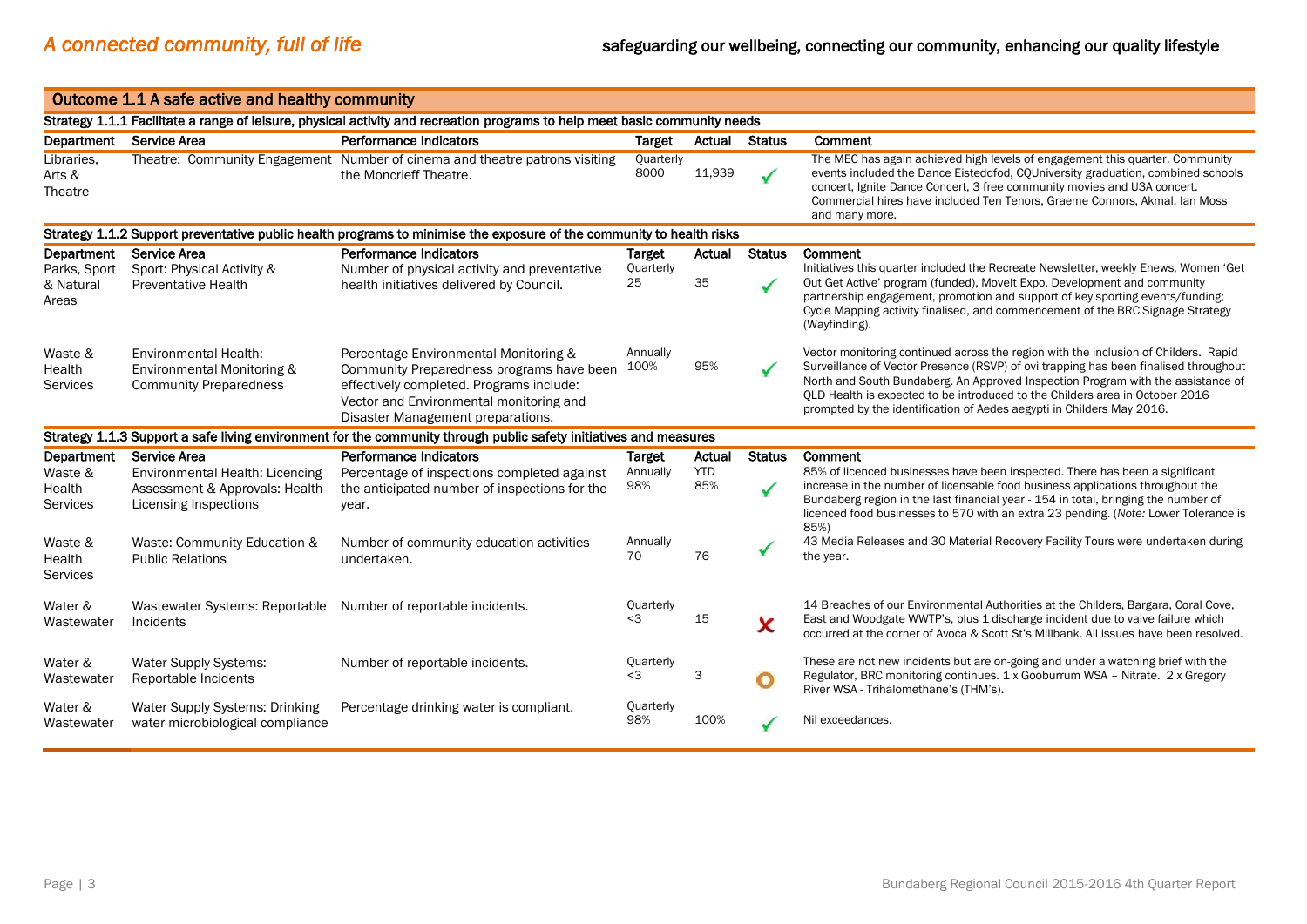#### Outcome 1.1 A safe active and healthy community

|                               | Strategy 1.1.4 Build resilience in our communities to manage natural or man-made adversity |                                                                     |                    |        |                                                                                                                                                                                                                                                                                                                                                                                                                                                                                                                            |  |  |  |  |
|-------------------------------|--------------------------------------------------------------------------------------------|---------------------------------------------------------------------|--------------------|--------|----------------------------------------------------------------------------------------------------------------------------------------------------------------------------------------------------------------------------------------------------------------------------------------------------------------------------------------------------------------------------------------------------------------------------------------------------------------------------------------------------------------------------|--|--|--|--|
| Department<br><b>Disaster</b> | Service Area<br>Disaster Preparedness                                                      | Performance Indicators<br>Number of Local Disaster Management Group | Target<br>Annually | Actual | <b>Status Comment</b><br>The first Local Disaster Management Group (LDMG) for the 2015-16 financial year                                                                                                                                                                                                                                                                                                                                                                                                                   |  |  |  |  |
| Management                    |                                                                                            | (LDMG) meetings held.                                               |                    |        | occurred 2 July 2015. The second 2 October 2015; the third 16 December 2015,<br>and the fourth meeting was held 10 March 2016. Additionally, the Childers Local<br>Disaster Management Sub-group meeting was held 8 December 2015, and the Gin<br>Gin Local Disaster Management Sub-group meeting was held on 10 December<br>2015. The legislative basis for these meetings is the Disaster Management Act<br>2003, which requires a minimum of 2 (Ordinary) meetings of the Local Disaster<br>Management Group per annum. |  |  |  |  |

Strategy 1.1.5 Engage the community and develop key partnerships that support social planning, community programs and information to enable active participation in all aspects of community life and activity

| Department<br>Community<br>Development | Service Area<br>Community Events: Iconic &<br><b>Community Events</b>     | Performance Indicators<br>Number of community events held.                                                                                                                                                                                                                         | <b>Target</b><br>Annually<br>30 | Actual<br>24     | <b>Status Comment</b><br>Community and Strategic events for the quarter included: ANZAC Day Bundaberg,<br>ANZAC Day Gin Gin and Agrotrend.                                                                                                                                                                                                                                                                                                                                                                                                                               |
|----------------------------------------|---------------------------------------------------------------------------|------------------------------------------------------------------------------------------------------------------------------------------------------------------------------------------------------------------------------------------------------------------------------------|---------------------------------|------------------|--------------------------------------------------------------------------------------------------------------------------------------------------------------------------------------------------------------------------------------------------------------------------------------------------------------------------------------------------------------------------------------------------------------------------------------------------------------------------------------------------------------------------------------------------------------------------|
| Community<br>Development               | Social Development Action Plan                                            | Number of Social Actions addressed. There<br>are a total of 23 Actions to be implemented<br>over a 3 year period. Priorities include:<br>Safeguarding our wellbeing; Connecting our<br>community; Enhancing our affordable and<br>quality lifestyle and Celebrating our diversity. | Annually<br>20                  | <b>YTD</b><br>20 | Top four actions addressed for the quarter include: 1 RE: Act youth month in April-<br>40+ workshops and events, over 500 attendees across the month. 2. Ice<br>Community Service workers information sessions and resource card development<br>over 50 attendees. 3. Financial Assistance workshops to potential grant applicants<br>in the Multicultural sector, Seniors and Indigenous community. 4. Flourish Family<br>Fun Day which received good feedback from attendees and stall holders with a total<br>of 79 babies presented to Mayor Dempsey.                |
| Community<br>Care                      | Children & Family Support<br>Programs                                     | Percentage programs are demonstrating<br>compliance with standards & meeting funding<br>targets. Programs include: Neighbourhood<br>Centres: Outside School Hours Care: Resource<br>and Toy Libraries: Community Workshops and<br>Playgroups.                                      | Annually<br>98%                 | 100%             | The Outside School Hours Care (OSHC), Neighbourhood Centres, and Child and<br>Family Program are meeting all obligations under the Queensland Government<br>funding agreements. All programs are meeting obligations under the new Results<br>Based Accountability (RBA) whilst working with in the Human Service Standards.<br>Recently both the Neighbourhood Centres and Child and Family program have<br>received notice of additional funding from the State to deliver programs from 2016 -<br>17 forward. 2017 however, will see a reduction in funding for OSHC. |
| Community<br>Care                      | Home & Community Care<br>Services (Isis, South Kolan and<br>Gracie Dixon) | Percentage services are demonstrating<br>compliance with standards & meeting funding<br>targets. Services include: transport; home<br>maintenance; domestic cleaning; in-home<br>respite; social support; centre-based respite;<br>personal care and meals.                        | Annually<br>98%                 | 95%              | All legislative obligation are being met under each of the funding areas, both the<br>Commonwealth and State. Some capacity exists in some programs for both under<br>and over 65's -these services                                                                                                                                                                                                                                                                                                                                                                      |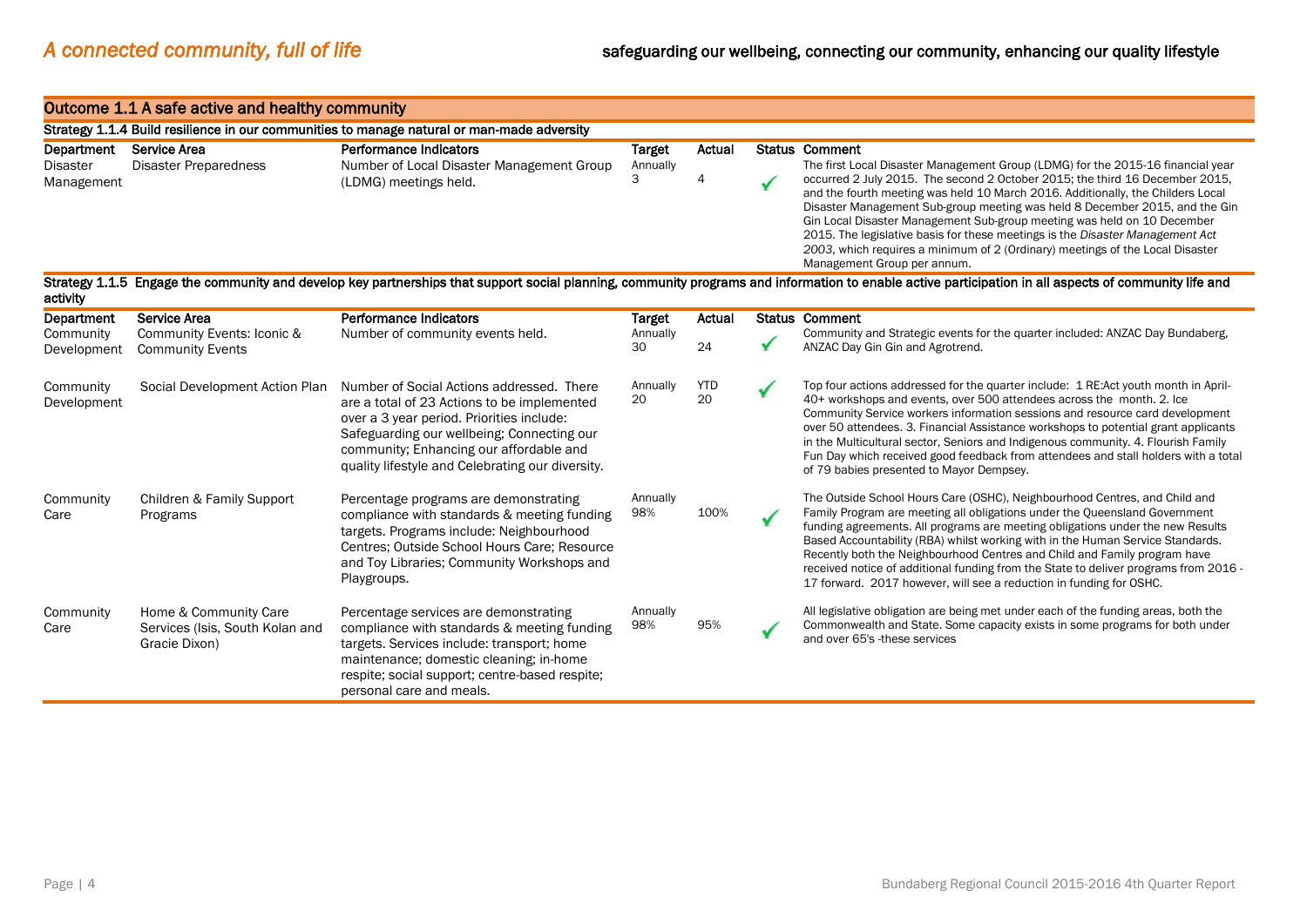#### Outcome 1.2 Equitable access to adequate services and well maintained facilities Strategy 1.2.1 Plan, provide and maintain or facilitate a range of leisure, physical activity and recreation services and facilities to help meet basic community needs Department Service Area Performance Indicators Target Actual Status Comment **Community** Development Venues & Facilities: Maintenance Percentage of capital and maintenance projects completed. Annually 100% **YTD** 96% Capital and Maintenance Projects for the quarter included: Retaining wall at Childers Historical Complex; Facelift to front of Civic Arcade; Cubicle door replacement at Miara Holiday Park Amenities block; New carpet installed at Bundaberg and Bargara Service Centres; Off-season maintenance started on all Swimming Pools; New pool filters purchased for Isis Pool; First stage of Air Conditioning upgrade completed at Bundaberg Administration Centre, and building commenced on the new amenities block at Elliott Heads Holiday Park. Community Care Senior's Housing (68 units) Percentage services are demonstrating compliance with standards & meeting funding targets. Annually 98% 100% Occupancy rates continue to be 'high' to 'capacity'. All obligations under standards and service agreements are being met. Units have been upgraded as vacancies occur ensuring units are kept to a good standard. Parks, Sport & Natural Areas Parks: Maintenance: Meeting agreed service standards Percentage service levels have been met. Services include: cleaning and inspections of playgrounds, boat ramps, toilet facilitates and BBQs, and mowing and edging of grass. **Ouarterly** 85% 82% Data submitted by maintenance staff demonstrate that service levels for Parks and Open Space were met for at least 82% of all parks. This data may be unreliable as a new mobile tasking system has been implemented and some service data may not have updated. Actual service level is likely higher than 82%. Strategy 1.2.2 Advocate for such services and facilities with other government and private sector stakeholders Department Service Area **Performance Indicator** Target Actual Status Comment Parks, Sport & Natural Areas Sport: Youth Representatives & Sport Organisations Number of successful grants applications in support of individual sportspeople & sport organisations. **Ouarterly** 20 26 There were 24 successful Young People in Sport applications and 2 successful application the Sport Championships Funding Program this quarter. Outcome 1.3 A culture of learning Strategy 1.3.1 Plan and advocate for a better quality of life for the community through facilitating learning opportunities for the community Department Service Area Performance Indicators Target Actual Status Comment Libraries, Arts & **Theatre** Libraries: Community Connectivity: Digital Literacy Number of participants in our Digital Literacy programs. **Ouarterly** 100 260 Digital literacy programs continue to be well attended. Currently programs are offered in Bundaberg Library regularly, and at Childers Library on an as-needed basis. In addition to our regular iPad and Android tablet classes, there are also robotics sessions during school holidays, Scratch coding sessions with a volunteer tutor during school terms, and the *Everyone Online* pilot project, which we are running with the State Library of Queensland. The Actual number is inflated due to the inclusion of numbers for our inaugural *Makerspace Event*. 150+ children and their parents attended this event (held as part of a Diploma of Project Management assessment requirement), in which children could learn/create/play with various technologies. Strategy 1.3.3 Use our libraries as key resource centres and agents for promoting the value of life-long learning for our community Department Service Area **Performance Indicator** Target Actual Status Comment Libraries, Arts & **Theatre** Libraries: Community Services: Library Usage Number of patrons using our libraries. **Quarterly** 75,000 7,6602 The number of visitors to our library branches between April-June. Bundaberg branch had 61,163, Childers 10,351 and Gin Gin 5,088.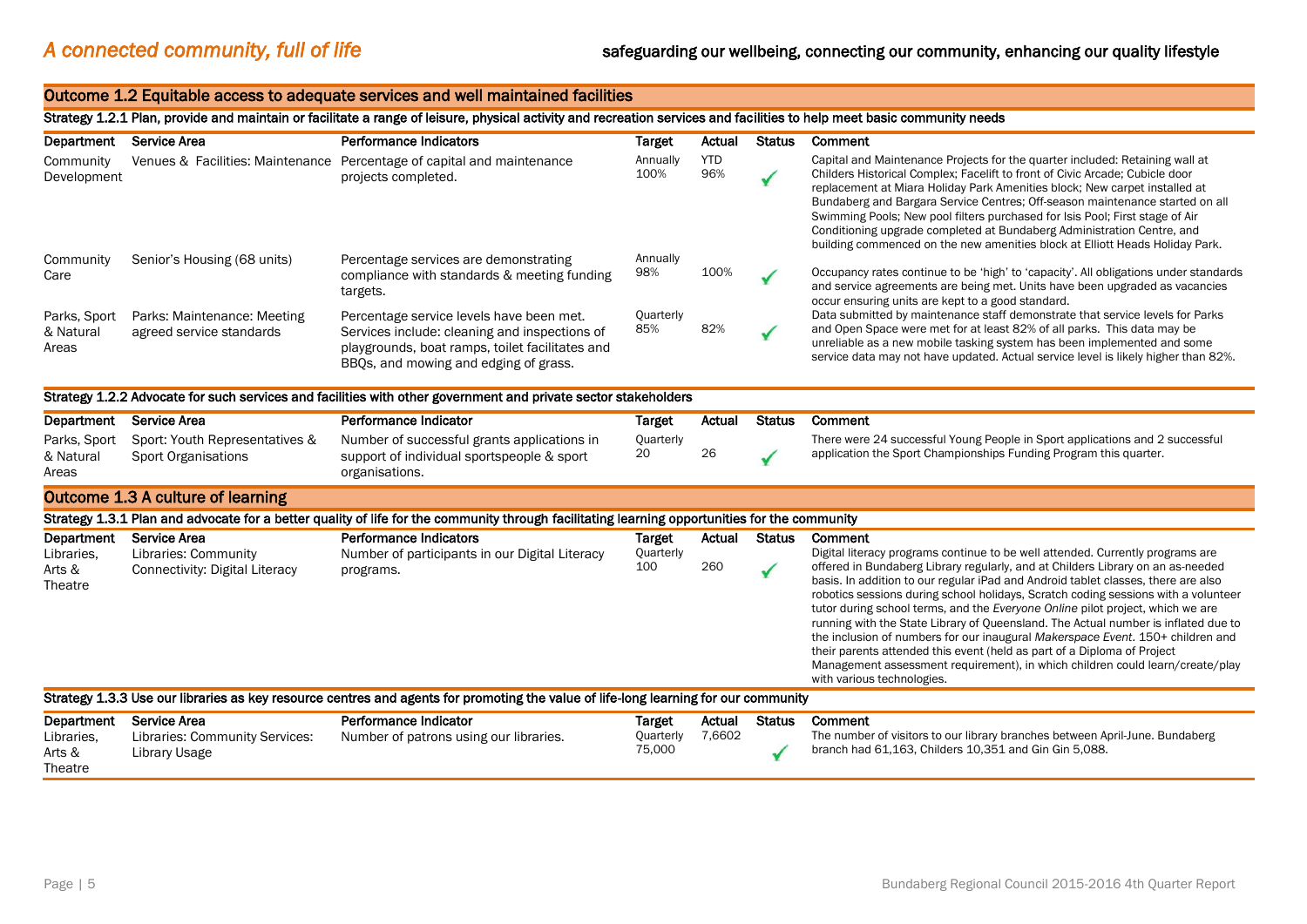|                                 | Outcome 1.4 A community that values the arts and culture                                                                                                                                   |                                                                                                                                                                                                                                                                          |                                |        |               |                                                                                                                                                                                                                                                                                                                                                                                                                                                                                                                                                                                                                                                                                                                                                                               |  |  |  |
|---------------------------------|--------------------------------------------------------------------------------------------------------------------------------------------------------------------------------------------|--------------------------------------------------------------------------------------------------------------------------------------------------------------------------------------------------------------------------------------------------------------------------|--------------------------------|--------|---------------|-------------------------------------------------------------------------------------------------------------------------------------------------------------------------------------------------------------------------------------------------------------------------------------------------------------------------------------------------------------------------------------------------------------------------------------------------------------------------------------------------------------------------------------------------------------------------------------------------------------------------------------------------------------------------------------------------------------------------------------------------------------------------------|--|--|--|
|                                 | Strategy 1.4.1 Support and extend opportunities for community engagement and connectedness through partnerships and networking                                                             |                                                                                                                                                                                                                                                                          |                                |        |               |                                                                                                                                                                                                                                                                                                                                                                                                                                                                                                                                                                                                                                                                                                                                                                               |  |  |  |
| Department                      | Service Area                                                                                                                                                                               | Performance Indicator                                                                                                                                                                                                                                                    | Target                         | Actual | <b>Status</b> | Comment                                                                                                                                                                                                                                                                                                                                                                                                                                                                                                                                                                                                                                                                                                                                                                       |  |  |  |
| Libraries.<br>Arts &<br>Theatre | Arts & Culture: Community<br>Participation                                                                                                                                                 | Number of participants in our Arts & Culture<br>programs. Programs include: Visual Arts<br>education & workshops; professional<br>development workshops for artists & educators;<br>Artists in Residence program; school holiday<br>programs & community group programs. | Quarterly<br>300               | 5072   |               | A wide range of public programs were on offer to the community this quarter. In<br>addition to regular programs of school holiday workshops; monthly guided tours,<br>and teacher workshops, programming was extended to build on the popular<br>exhibitions of Flora and Fauna and Anne Frank at BRAG, and the community was<br>offered specialist artist talks; a dinner; a high tea; fashion film festival and a<br>boutique market. Of the 5,072 people, 3000 people attended the boutique<br>Mumma's Nest Market. The Public Programs Officer also delivered a large volume<br>of guided tours and activities for groups who were interested to connect with our<br>key exhibitions during the period. 23 groups also conducted self-guided tours of<br>the exhibitions. |  |  |  |
|                                 | Strategy 1.4.2 Work with key stakeholders towards improving knowledge and understanding of the arts and culture and create opportunities for greater involvement with and exposure to them |                                                                                                                                                                                                                                                                          |                                |        |               |                                                                                                                                                                                                                                                                                                                                                                                                                                                                                                                                                                                                                                                                                                                                                                               |  |  |  |
| Department                      | Service Area                                                                                                                                                                               | Performance Indicator                                                                                                                                                                                                                                                    | Target                         | Actual | <b>Status</b> | Comment                                                                                                                                                                                                                                                                                                                                                                                                                                                                                                                                                                                                                                                                                                                                                                       |  |  |  |
| Libraries.<br>Arts &<br>Theatre | Arts & Culture: Community<br>Engagement: Visitation to our<br>region's Art Galleries                                                                                                       | Number of visitors to BRAG & ChARTs.                                                                                                                                                                                                                                     | Quarterly<br>7,000             | 11,244 |               | Two exhibitions in this period proved highly popular with the community, these<br>included Flora and Fauna and Anne Frank. These exhibitions also generated a<br>wide range of public programs also encouraging visitation. Of the 11,244 visitors,<br>3,458 were to CHARTS and 7,786 were to BRAG.                                                                                                                                                                                                                                                                                                                                                                                                                                                                           |  |  |  |
| Libraries.<br>Arts &<br>Theatre | Arts & Culture: Stakeholder<br>Partnerships                                                                                                                                                | Number of strategic partnerships developed or<br>purposefully maintained (with the aim of<br>generating greater community involvement &<br>meaningful participation).                                                                                                    | Quarterly<br>$12 \overline{ }$ | 42     |               | The majority of partnerships developed during this period (35) were delivered<br>through the Public Programs Officer and Community Arts Officer assisting with key<br>Bundaberg events including RiverFeast and Social Inclusion Week and assisting<br>organisations including Gidarjil, Bundaberg Toy Library, Creative Regions, Paragon<br>Theatre, Friends of Childers Festival, Spinal Injuries Association and the Chinese<br>New Year Committee.                                                                                                                                                                                                                                                                                                                        |  |  |  |
| Libraries.<br>Arts &<br>Theatre | Theatre: Stakeholder<br>Partnerships                                                                                                                                                       | Number of diverse cultural groups involved with<br>the Moncrieff Entertainment Centre community<br>programs and theatre operations.                                                                                                                                      | Quarterly<br>25                | 18     |               | Substantial commercial theatre hires in this final quarter resulted in less<br>opportunity to host engagement opportunities.                                                                                                                                                                                                                                                                                                                                                                                                                                                                                                                                                                                                                                                  |  |  |  |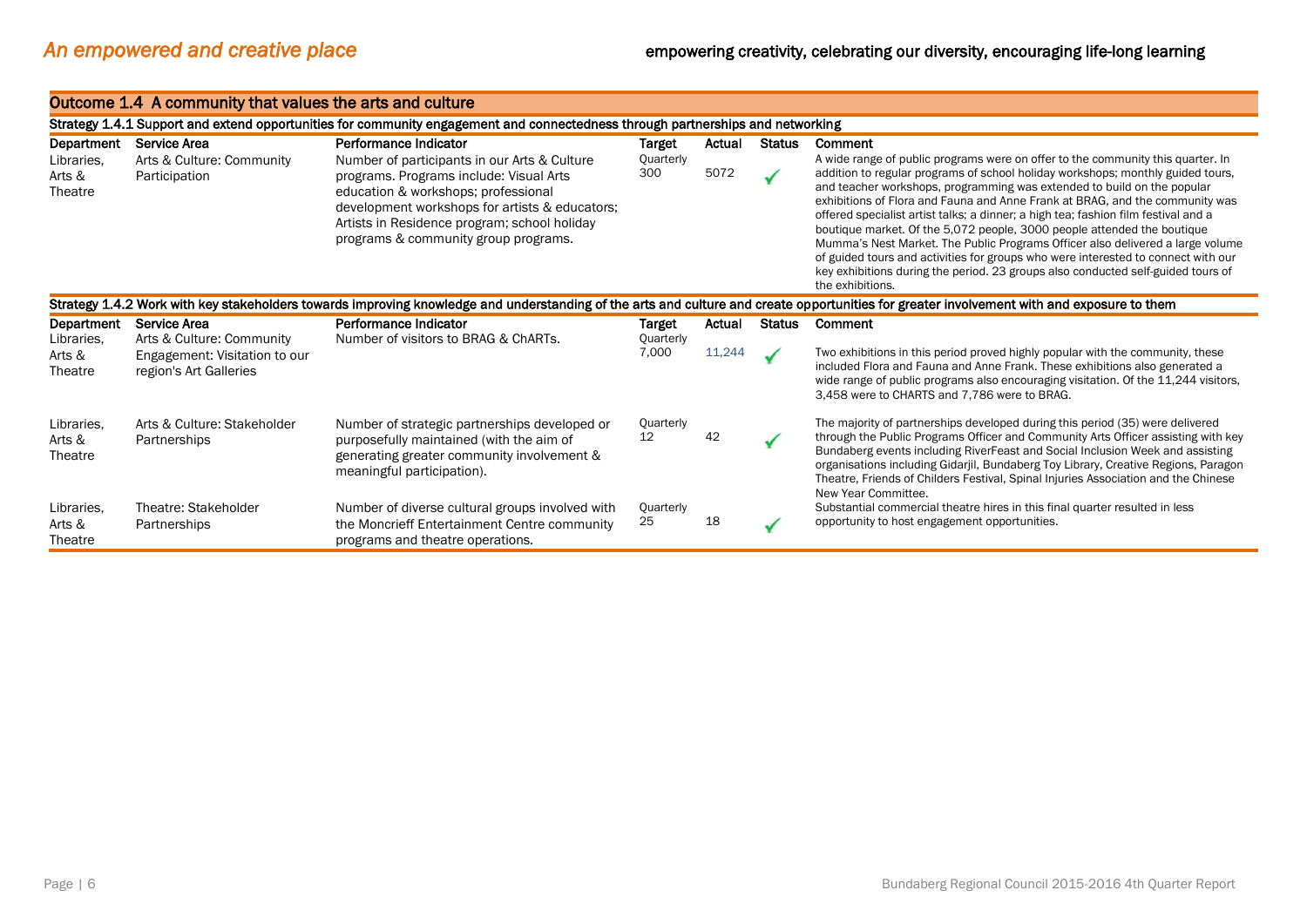|                                 | Outcome 1.5 An affordable, quality lifestyle                                                                                              |                                                                                                                                                                                                                                                                                              |                    |        |               |                                                                                                                                                                                                                                                                                                                                                                                                                                                                                   |  |  |  |
|---------------------------------|-------------------------------------------------------------------------------------------------------------------------------------------|----------------------------------------------------------------------------------------------------------------------------------------------------------------------------------------------------------------------------------------------------------------------------------------------|--------------------|--------|---------------|-----------------------------------------------------------------------------------------------------------------------------------------------------------------------------------------------------------------------------------------------------------------------------------------------------------------------------------------------------------------------------------------------------------------------------------------------------------------------------------|--|--|--|
|                                 | Strategy 1.5.1 Advocate for and a better quality of life for the community through relevant, affordable services, programs and facilities |                                                                                                                                                                                                                                                                                              |                    |        |               |                                                                                                                                                                                                                                                                                                                                                                                                                                                                                   |  |  |  |
| Department                      | Service Area                                                                                                                              | Performance Indicator                                                                                                                                                                                                                                                                        | Target             | Actual | <b>Status</b> | Comment                                                                                                                                                                                                                                                                                                                                                                                                                                                                           |  |  |  |
| Libraries,<br>Arts &<br>Theatre | Libraries: Community<br>Services: Community<br>Engagement                                                                                 | Number of participants in our community<br>programs. Programs include: weekly Babytime,<br>Toddler Time and Story Time programs; author<br>events; guest speakers; library tours; media events<br>and youth programs.                                                                        | Quarterly<br>2,000 | 3,246  |               | Figure represents the participants at our weekly children's activities, school<br>holiday activities, author events, First 5 outreach activities and community<br>events held at all our branches for the April-June period.                                                                                                                                                                                                                                                      |  |  |  |
|                                 |                                                                                                                                           | Outcome 1.6 Our culture, identity and heritage being valued, documented and preserved                                                                                                                                                                                                        |                    |        |               |                                                                                                                                                                                                                                                                                                                                                                                                                                                                                   |  |  |  |
|                                 |                                                                                                                                           | Strategy 1.6.1 Promote cultural development through understanding, recognising, recording and preserving the region's heritage, diversity, arts and culture                                                                                                                                  |                    |        |               |                                                                                                                                                                                                                                                                                                                                                                                                                                                                                   |  |  |  |
| Department                      | Service Area                                                                                                                              | Performance Indicator                                                                                                                                                                                                                                                                        | Target             | Actual | <b>Status</b> | Comment                                                                                                                                                                                                                                                                                                                                                                                                                                                                           |  |  |  |
| Libraries,<br>Arts &<br>Theatre | Arts & Culture: Culture &<br><b>Identity</b>                                                                                              | Number of Culture & Identity projects/programs<br>delivered. A Culture & Identity project/program<br>develops and promotes our local regional identity.<br>It may include representations about our regional<br>identity from individual, community, national<br>and/or global perspectives. | Quarterly          |        |               | Four culture and identity projects were delivered this quarter including the<br>Margaret Murdoch exhibition, highlighting the life of a highly acclaimed fashion<br>designer from Bundaberg; Centrefold, an exhibition by Childers artists; Out of<br>The Vault, an exhibition showcasing portraits from the Bundaberg Regional<br>Council Art Collection, and the Barolin Nature Reserve project involving a<br>collaboration with Parks and Natural Areas staff within Council. |  |  |  |
| Libraries.<br>Arts &<br>Theatre | Libraries: Local History:<br>Recording and preserving our<br>region's heritage                                                            | Number of images, recordings and items<br>documented, catalogued or posted to our website<br>(i.e. in Picture Bundaberg, Bundaberg Stories or<br>History Bytes).                                                                                                                             | Quarterly<br>200   | 288    |               | The number of new images added/digitised/catalogued for our Picture<br>Bundaberg archive, which is currently comprised of 6,700 images of our region.                                                                                                                                                                                                                                                                                                                             |  |  |  |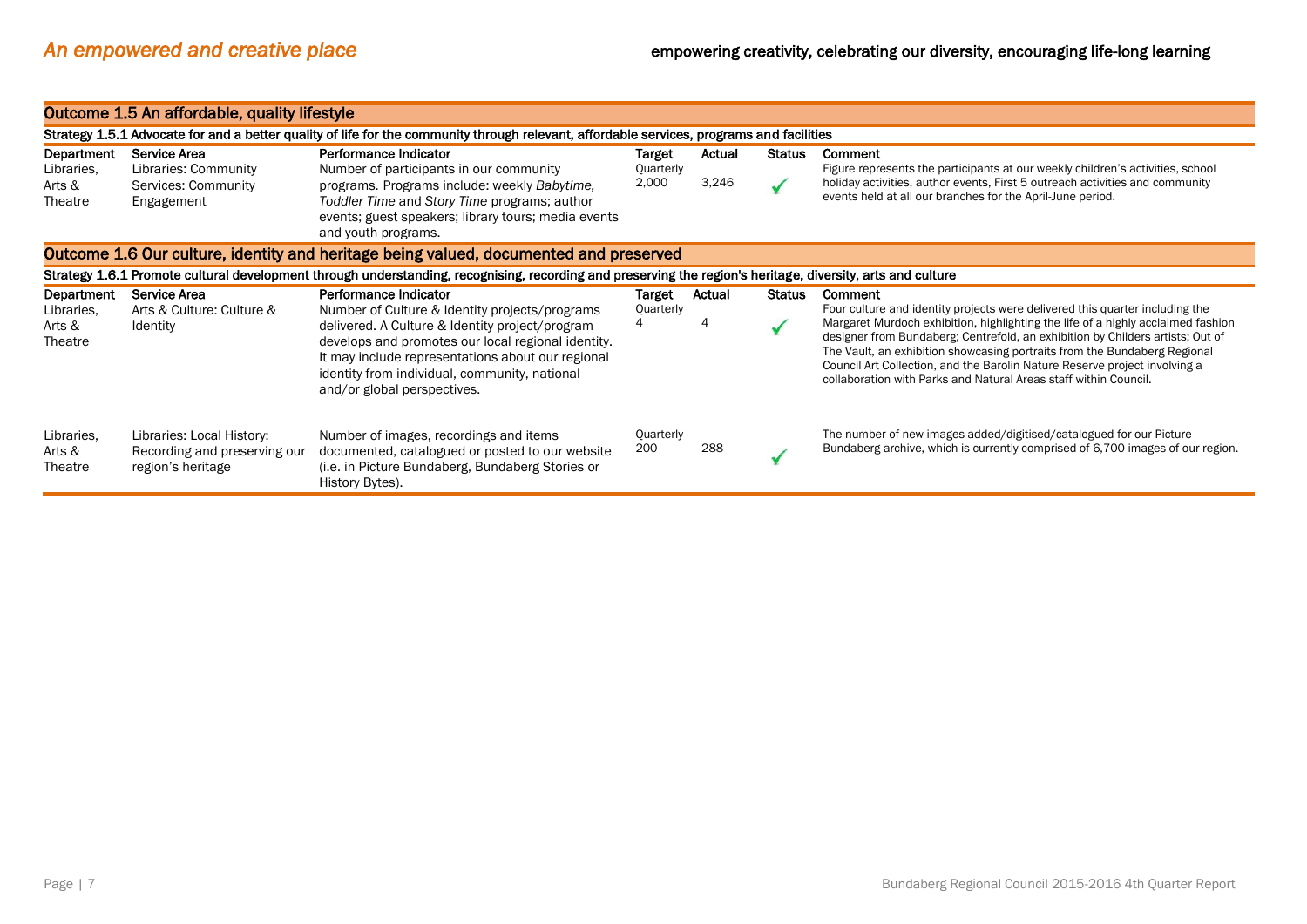|                                                   |                                                                                                                                                                         | Outcome 2.1 A natural environment that is valued and sustainable                                                                                                                    |                                         |               |                    |                                                                                                                                                                                                                                                                                                                                                                                                                                                                                                                                                                                                                                                                                                                                                                                                                                                                                                                                                                                                                     |  |  |  |  |
|---------------------------------------------------|-------------------------------------------------------------------------------------------------------------------------------------------------------------------------|-------------------------------------------------------------------------------------------------------------------------------------------------------------------------------------|-----------------------------------------|---------------|--------------------|---------------------------------------------------------------------------------------------------------------------------------------------------------------------------------------------------------------------------------------------------------------------------------------------------------------------------------------------------------------------------------------------------------------------------------------------------------------------------------------------------------------------------------------------------------------------------------------------------------------------------------------------------------------------------------------------------------------------------------------------------------------------------------------------------------------------------------------------------------------------------------------------------------------------------------------------------------------------------------------------------------------------|--|--|--|--|
|                                                   | Strategy 2.1.1 Provide a range of community awareness activities and programs that enable the community to support the preservation of the region's natural environment |                                                                                                                                                                                     |                                         |               |                    |                                                                                                                                                                                                                                                                                                                                                                                                                                                                                                                                                                                                                                                                                                                                                                                                                                                                                                                                                                                                                     |  |  |  |  |
| Department<br>Parks, Sports<br>& Natural<br>Areas | <b>Service Area</b><br>Natural Resource Management:<br><b>Public Awareness &amp; Education</b>                                                                          | Performance Indicator<br>Number of public awareness and education<br>programs and activities. Programs include:<br>field days, community events, brochures,<br>workshops & signage. | Target<br>Quarterly<br>8                | Actual<br>11  | <b>Status</b>      | Comment<br>11 environmental awareness programs were delivered during the 4th quarter.<br>1. Mechanical removal of aquatic weeds at Baldwin Swamp Environmental Park<br>(News-Mail article and local news coverage) 2. Moore Park Beach Wetlands<br>Awareness Signage (developed with Moore Park State School as part of their Reef<br>Guardian Schools Program) 3. Coordinated Wild Dog Baiting Program<br>4. Land Protection Stand at Agrotrend 5. Carbon Farming Case Study with<br>Greenfleet and BMRG 6. Channel 7 & 9 coverage of Unmanned Aerial Vehicle<br>(UAV) Spray Trial 7. Radio Interview and News-Mail article covering UAV trial in<br>Childers area 8. New signage and fact sheet for neighbouring residents for the<br>Harry Frauca Boardwalk area of Baldwin Swamp Environmental Park 9. Assistance<br>in development of marine debris awareness project 10. Reprint and distribution of<br>the Barolin Nature Reserve Natural Area Brochure 11, GRT article in Council's<br>Newsfeed Newsletter. |  |  |  |  |
|                                                   |                                                                                                                                                                         | Strategy 2.1.3 Within resources and in partnerships with key stakeholders, effectively and efficiently manage, rehabilitate and preserve the environment amenity of our region      |                                         |               |                    |                                                                                                                                                                                                                                                                                                                                                                                                                                                                                                                                                                                                                                                                                                                                                                                                                                                                                                                                                                                                                     |  |  |  |  |
| Department                                        | <b>Service Area</b>                                                                                                                                                     | Performance Indicator                                                                                                                                                               | Target                                  | Actual        | Status             | Comment                                                                                                                                                                                                                                                                                                                                                                                                                                                                                                                                                                                                                                                                                                                                                                                                                                                                                                                                                                                                             |  |  |  |  |
| Parks, Sport<br>& Natural<br>Areas                | Natural Resource Management:<br>Natural Areas Operational Plans                                                                                                         | Percentage of actions undertaken. Key<br>priorities include: Weed control, track<br>maintenance, regeneration projects and<br>Natural Areas improvement.                            | Annually<br>75%                         | 70%           | ✓                  | 70% of Natural Area Operational Plan actions were completed in the 2015-16<br>financial year, helping Council and key environmental stakeholders to effectively<br>and efficiently manage, rehabilitate and preserve the region's environmental<br>amenity. The target was slightly lower than anticipated however, many<br>environmental projects were completed outside of Council's Natural Area Estate in<br>locations such as Moore Park Beach, Elliott Heads, Coonarr Wetlands, and Bargara<br>foreshore areas.                                                                                                                                                                                                                                                                                                                                                                                                                                                                                               |  |  |  |  |
|                                                   |                                                                                                                                                                         | Strategy 2.1.4 Develop and implement plans underpinned by the principles of sustainable development                                                                                 |                                         |               |                    |                                                                                                                                                                                                                                                                                                                                                                                                                                                                                                                                                                                                                                                                                                                                                                                                                                                                                                                                                                                                                     |  |  |  |  |
| Department<br>Development                         | Service Area<br><b>Policy Development</b><br>Implementation                                                                                                             | Performance Indicator<br>Bundaberg CBD Master Plan: Percentage the<br>CBD Master Plan has been finalised for<br>adoption.                                                           | Target<br>Annual<br>(Goal Post)<br>100% | Actual<br>75% | <b>Status</b><br>۰ | Comment<br>Completion of the first draft has been achieved. Further refinements and drafting<br>is being done to reflect feedback from first review.                                                                                                                                                                                                                                                                                                                                                                                                                                                                                                                                                                                                                                                                                                                                                                                                                                                                |  |  |  |  |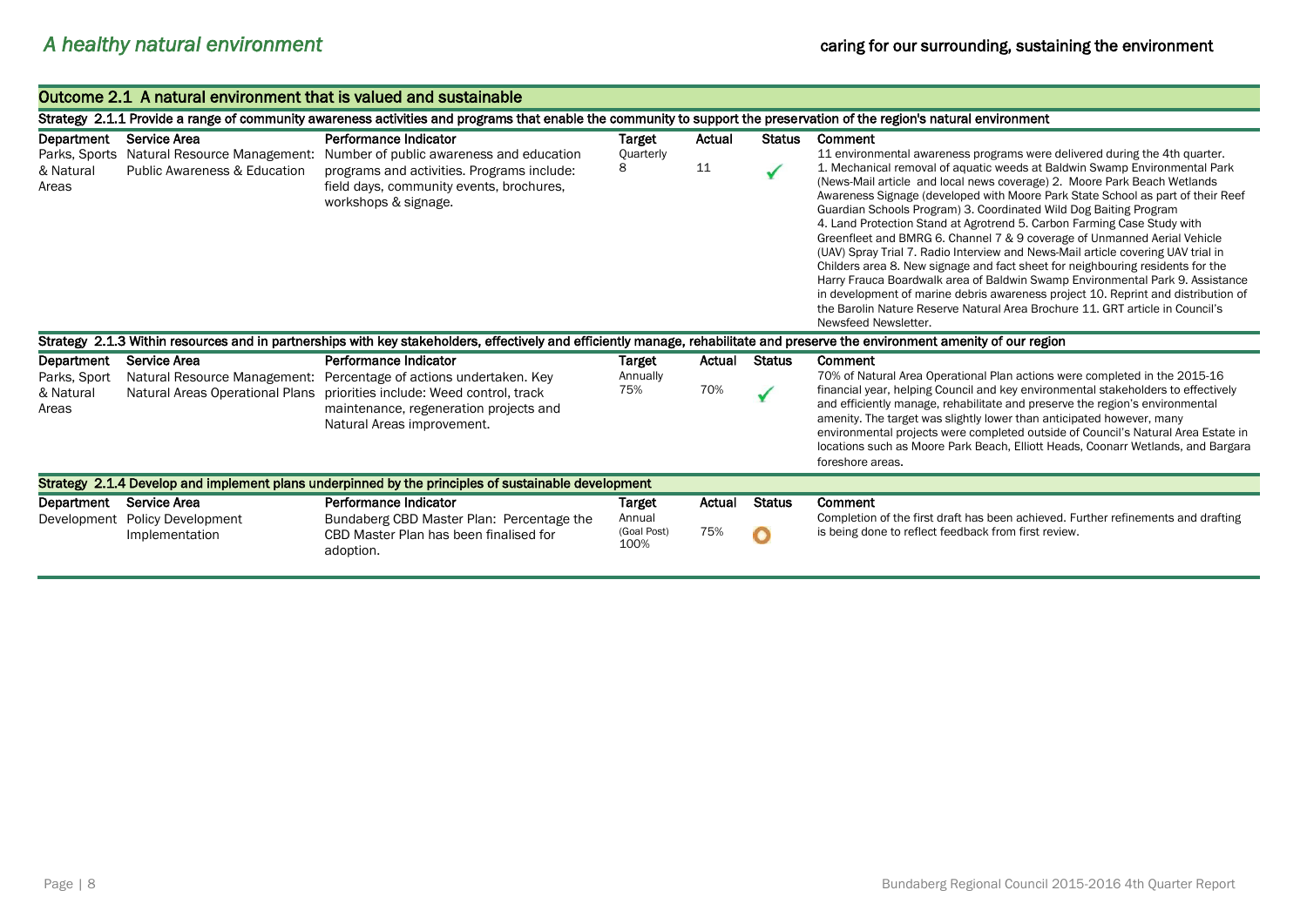| Outcome 2.2 A quality, aesthetically pleasing built environment that meets basic community needs |                                                             |                                                                                                                                            |                         |        |                      |                                                                                                                                                                                                                                                                                                                                                                                                                                                                                                                       |  |
|--------------------------------------------------------------------------------------------------|-------------------------------------------------------------|--------------------------------------------------------------------------------------------------------------------------------------------|-------------------------|--------|----------------------|-----------------------------------------------------------------------------------------------------------------------------------------------------------------------------------------------------------------------------------------------------------------------------------------------------------------------------------------------------------------------------------------------------------------------------------------------------------------------------------------------------------------------|--|
|                                                                                                  |                                                             | Strategy 2.2.2 Enable, support and manage our built environment so that it embraces the identity and liveability of individual communities |                         |        |                      |                                                                                                                                                                                                                                                                                                                                                                                                                                                                                                                       |  |
| Department                                                                                       | Service Area                                                | Performance Indicator                                                                                                                      | <b>Target</b>           |        | <b>Actual Status</b> | Comment                                                                                                                                                                                                                                                                                                                                                                                                                                                                                                               |  |
| Parks, Sport &<br>Natural Areas                                                                  | Infrastructure Provision:<br>Requirements & Provision       | Number of public open space areas upgraded<br>with new infrastructure.                                                                     | Annual<br>10            | 15     |                      | New assets and infrastructure were installed at 9 Parks and Open Space<br>locations this quarter including new playground at Gin Gin Recreational Reserve;<br>shelter at Claude Dooley Park Moore Park; car park and access at Christsen<br>Park Bargara; shelter at Elliott Heads Foreshore; Shade Structure at Heritage<br>Park Childers; Visitor Car Park at Bundaberg Cemetery, and Shelter at Herb                                                                                                               |  |
| Parks, Sport &<br>Natural Areas                                                                  | Asset Maintenance &<br>Renewal: Requirements &<br>Provision | Number of identified priority capital projects<br>completed to maintain and renew existing<br>infrastructure.                              | Annually<br>10          | 16     |                      | Muller Park, Innes Park.<br>Assets were maintained and renewed at 6 locations this quarter including<br>replacement of a playground at Elliott Heads Foreshore; Band Stand at<br>Alexandra Park Bundaberg; reseal of Botanic Gardens internal road, and several<br>shelters and BBQ's.                                                                                                                                                                                                                                |  |
|                                                                                                  |                                                             | Outcome 2.3 The provision of infrastructure fit for purpose that meets the region's current and future needs                               |                         |        |                      |                                                                                                                                                                                                                                                                                                                                                                                                                                                                                                                       |  |
|                                                                                                  |                                                             | Strategy 2.3.1 Ensure a coordinated and integrated approach to regional infrastructure, implementation and maintenance                     |                         |        |                      |                                                                                                                                                                                                                                                                                                                                                                                                                                                                                                                       |  |
| Department                                                                                       | Service Area                                                | Performance Indicator                                                                                                                      | <b>Target</b>           | Actual | <b>Status</b>        | Comment                                                                                                                                                                                                                                                                                                                                                                                                                                                                                                               |  |
| Development                                                                                      | days or less                                                | Development Assessment: 10 Percentage of total development applications<br>issued with a decision within 10 days.                          | <b>Quarterly</b><br>30% | 29.2%  |                      | 21 applications had a decision stage of 10 days or less.                                                                                                                                                                                                                                                                                                                                                                                                                                                              |  |
| Development                                                                                      | days or less                                                | Development Assessment: 40 Percentage of total development applications<br>issued with a decision within 40 days.                          | Quarterly<br>85%        | 84.7%  |                      | 61 applications had a decision stage of 40 days or less.                                                                                                                                                                                                                                                                                                                                                                                                                                                              |  |
| Development                                                                                      | Development Assessment:<br><b>Negotiated Requests</b>       | Percentage of development approvals that<br>have a negotiated request.                                                                     | Quarterly<br>< 10%      | 4%     |                      | There were 3 negotiated decision notice requests processed for the quarter.                                                                                                                                                                                                                                                                                                                                                                                                                                           |  |
| Development                                                                                      | Policy Development and<br>Implementation                    | Local Government Infrastructure Plan<br>adopted for the Bundaberg region.                                                                  | Annual<br>80%           | 55%    | x                    | Tasks completed this quarter included completion of population model and<br>review of road hierarchy. The review of plans for trunk infrastructure<br>commenced, and consultants were commissioned to undertake separate<br>modelling for Water and Wastewater. Target was not reached primarily due to<br>delays by the consultant in completing the population model and other<br>operational work requirements.                                                                                                    |  |
| Roads &<br>Drainage                                                                              | delivery of Annual Capital<br>Works Program                 | Construction: Management & Percentage of works completed.                                                                                  | Annual<br>95%           | 94%    | ۰                    | The Roads and Drainage Annual Capital Works Program was delivered with a<br>final expenditure of 94% of the total Annual Budget. Although slightly under<br>target, all projects were mostly practically completed at the end of the financial<br>year with only minor expenditure on these projects not fully received.<br>Roads capital - 96% Stormwater - 84% Footpaths and Pathways - 96%<br>Stormwater was slightly down due to some projects being deferred and<br>preconstruction expenditure yet to be spent. |  |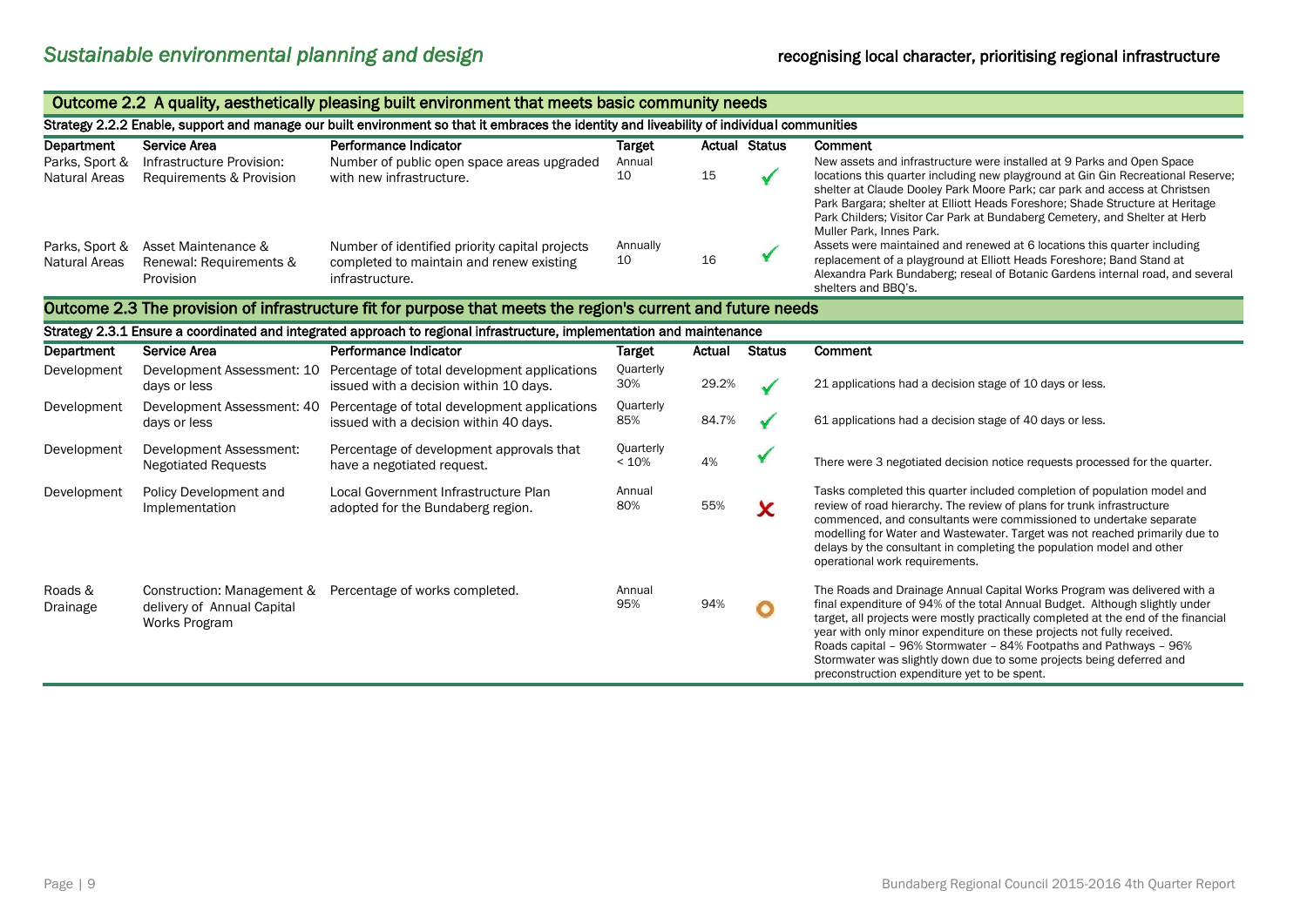|                                   | outcome zio me provision or inhastracture neror parpose that meets the region s carrent and ruture necus |                                                                                                                                                                                                                                                                                                                                                           |                                       |                   |                    |                                                                                                                                                                                                                                                                                                                                              |  |
|-----------------------------------|----------------------------------------------------------------------------------------------------------|-----------------------------------------------------------------------------------------------------------------------------------------------------------------------------------------------------------------------------------------------------------------------------------------------------------------------------------------------------------|---------------------------------------|-------------------|--------------------|----------------------------------------------------------------------------------------------------------------------------------------------------------------------------------------------------------------------------------------------------------------------------------------------------------------------------------------------|--|
|                                   |                                                                                                          | Strategy 2.3.1 Ensure a coordinated and integrated approach to regional infrastructure, implementation and maintenance                                                                                                                                                                                                                                    |                                       |                   |                    |                                                                                                                                                                                                                                                                                                                                              |  |
| Department<br>Roads &<br>Drainage | Service Area<br>Maintenance: Outstanding<br>Defects                                                      | Performance Indicator<br>Percentage increase or decrease of<br>outstanding defects<br>(i.e. maintenance work to be completed).                                                                                                                                                                                                                            | <b>Target</b><br>Quarterly<br>$-2.5%$ | Actual<br>$+7.8%$ | <b>Status</b><br>X | Comment<br>Outstanding defects recorded for the Roads and Pathway network in Reflect total<br>11,305; an increase of 7.8% during the quarter. 2,375 defects were completed in the<br>3 month period. The increase in outstanding defects could be attributed to the<br>imposed budget constraints approaching the end of the financial year. |  |
| Support<br><b>Services</b>        | Asset Maintenance: Advice.<br>Planning & Design                                                          | Percentage of internal client survey results<br>satisfactory or above.                                                                                                                                                                                                                                                                                    | Quarterly<br>75%                      | 89%               | $\checkmark$       | Positive feedback was received with clients commenting on how well the AMS Work,<br>Planning and Control process is working, and the improvement in service delivery.<br>32% Very Good, 57% Good, 5% Average, 1% Poor and 5% Not Applicable                                                                                                  |  |
| Support<br><b>Services</b>        | <b>Asset Maintenance:</b><br>Maintenance Delivery:<br><b>Planned Maintenance</b>                         | Percentage of Priority 1 & 2 work tickets<br>raised against the total number tickets.<br>Notes: Priority 1 & 2 work is primarily reactive<br>maintenance. A high level will indicate a high focus<br>on reactive rather than preventative maintenance.<br>Asset Maintenance's long-term objective is to<br>increase planned and preventative maintenance. | Quarterly<br>Trend                    | 58.8%             | $\rightarrow$      | Total Priority 1 & 2 Work Tickets (primarily unscheduled maintenance tasks) totalled<br>58% of all maintenance work tickets for quarter. Reduction in the number of<br>scheduled maintenance tasks was due to budget restrictions in other areas.<br>Scheduled work tickets: 986<br>Unscheduled work tickets: 580                            |  |
| Support<br>Services               | Asset Maintenance:<br>Maintenance Delivery:<br><b>Requested Maintenance</b>                              | Portion of Priority 1 & 2 work tickets raised<br>against the number of works completed.                                                                                                                                                                                                                                                                   | Quarterly<br>95%                      | 83.2%             | $\checkmark$       | 580 Priority 1 & 2 scheduled tasks with 483 completed. Some tasks deferred on client<br>decision basis in response to management request for savings in the 4th quarter.                                                                                                                                                                     |  |
| Support<br><b>Services</b>        | Design: Technical Advice:<br>Provision of quality technical<br>advice across Council<br>Departments      | Percentage of internal client survey results<br>satisfactory or above.                                                                                                                                                                                                                                                                                    | Quarterly<br>75%                      | n/a               | O                  | Only 1 survey was completed for the period.                                                                                                                                                                                                                                                                                                  |  |
| Support<br>Services               | Fleet Maintenance:<br>Availability of Plant, Vehicle &<br>Equipment                                      | Percentage of overall plant, vehicle and<br>equipment availability.                                                                                                                                                                                                                                                                                       | Quarterly<br>95%                      | 97.76%            |                    | Group utilisation in the 4th quarter was 98.64% of the quarterly utilisation target.<br>Utilisation is made up of Heavy Vehicles and Yellow Plant                                                                                                                                                                                            |  |
| Support<br>Services               | Fleet Maintenance: Utilisation<br>of Plant, Vehicle & Equipment                                          | Percentage user departments have met<br>minimum utilisation targets.                                                                                                                                                                                                                                                                                      | Quarterly<br>90%                      | 98.64%            |                    | The average utilisation was 85.71%.                                                                                                                                                                                                                                                                                                          |  |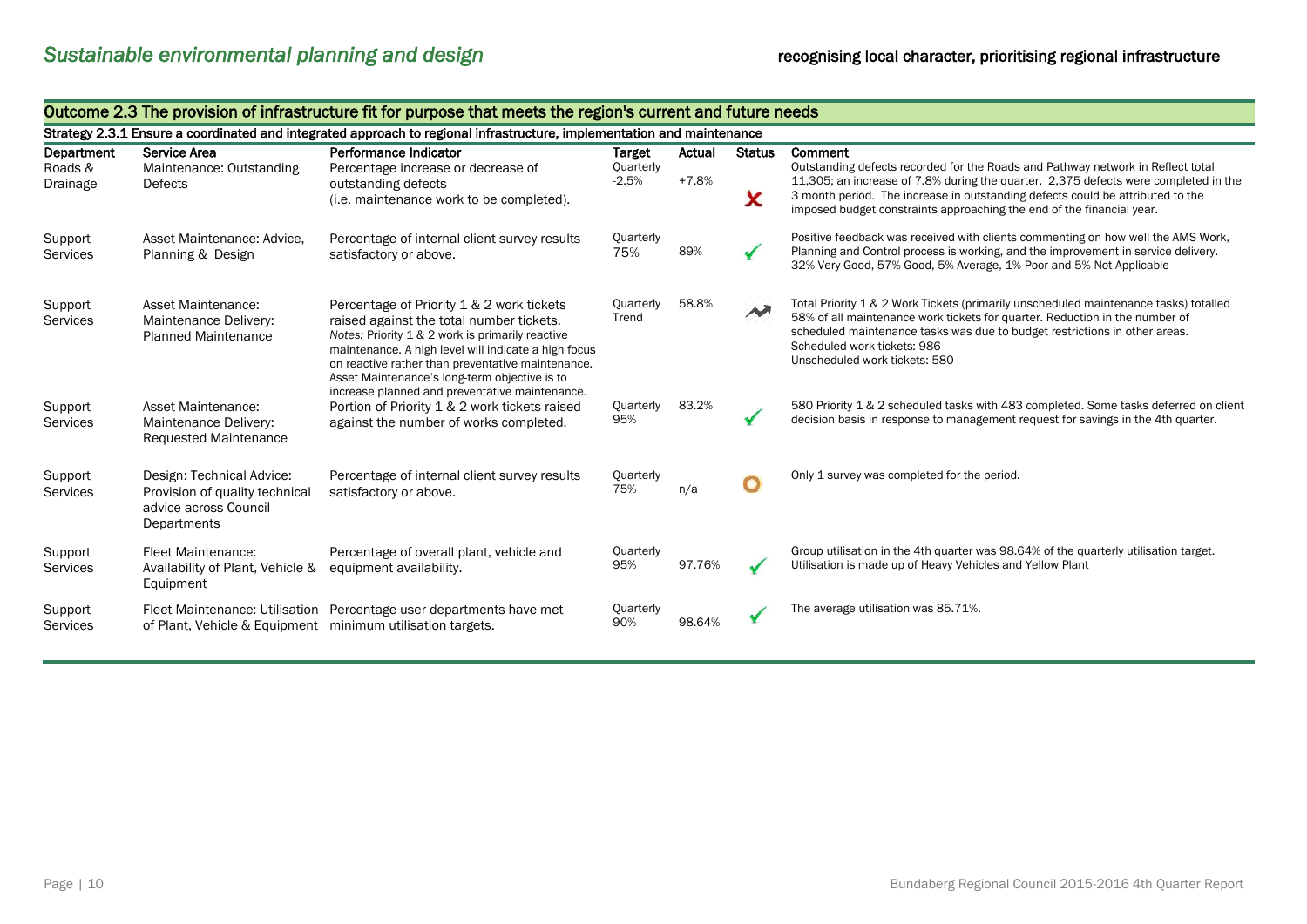|                       | Outcome 2.3 The provision of infrastructure fit for purpose that meets the region's current and future needs           |                                                                          |                    |              |                        |                                                                                                                                                                                                     |  |  |  |
|-----------------------|------------------------------------------------------------------------------------------------------------------------|--------------------------------------------------------------------------|--------------------|--------------|------------------------|-----------------------------------------------------------------------------------------------------------------------------------------------------------------------------------------------------|--|--|--|
|                       | Strategy 2.3.1 Ensure a coordinated and integrated approach to regional infrastructure, implementation and maintenance |                                                                          |                    |              |                        |                                                                                                                                                                                                     |  |  |  |
| Department            | Service Area                                                                                                           | Performance Indicator                                                    | <b>Target</b>      | Actual       | <b>Status</b>          | Comment                                                                                                                                                                                             |  |  |  |
| Water &<br>Wastewater | <b>Plumbing Services:</b><br>Inspections                                                                               | Number of inspections (i.e. ensuring<br>compliance with building codes). | Quarterly<br>Trend | 568          | $\rightarrow$          | Figure represents plumbing inspections only. Notice to service provider (NTSP)<br>inspections and on-site sewerage complaints inspections are not included.                                         |  |  |  |
| Water &<br>Wastewater | <b>Wastewater Systems: Sewer</b><br>main blockages                                                                     | Number of sewer main blockages per 100km<br>(indicative of processes).   | Annually<br>$30$   | 10.00        |                        | 13 Sewer Main Blockages within 679.98 km of sewer main length, which equates to<br>1.91 blockages per 100 km for the period April 2016 to June 2016. These results are<br>within the annual target. |  |  |  |
| Water &<br>Wastewater | Wastewater Supply Systems:<br>Water main leaks                                                                         | Number of water main leaks per 100km<br>(indicative of infrastructure).  | Annually<br>$20$   | 4.57         |                        | 6 Water Main Breaks within 906.37km of water main length, which equates to 0.66<br>breaks per 100 km for the period April 2016 to June 2016. These results are within the<br>annual target.         |  |  |  |
| Water &<br>Wastewater | Water Supply Systems: Water<br>usage                                                                                   | Water usage per head of population for<br>Bundaberg Region.              | Quarterly<br>Trend | 324<br>L/P/D | $\boldsymbol{\lambda}$ | 324 litres per person per day (L/P/D/P is higher than the 3rd quarter of 300 L/P/D –<br>figure is within normal consumption trends).                                                                |  |  |  |
| Water &<br>Wastewater | Water Supply Systems: Water<br>usage vs. allocation                                                                    | Water usage as a percentage of allocation<br>for Bundaberg Region.       | Quarterly<br>< 95% | 56.1%        |                        | 56.1 % of allocation consumed for the quarter indicates adequate allocation to service<br>community requirements.                                                                                   |  |  |  |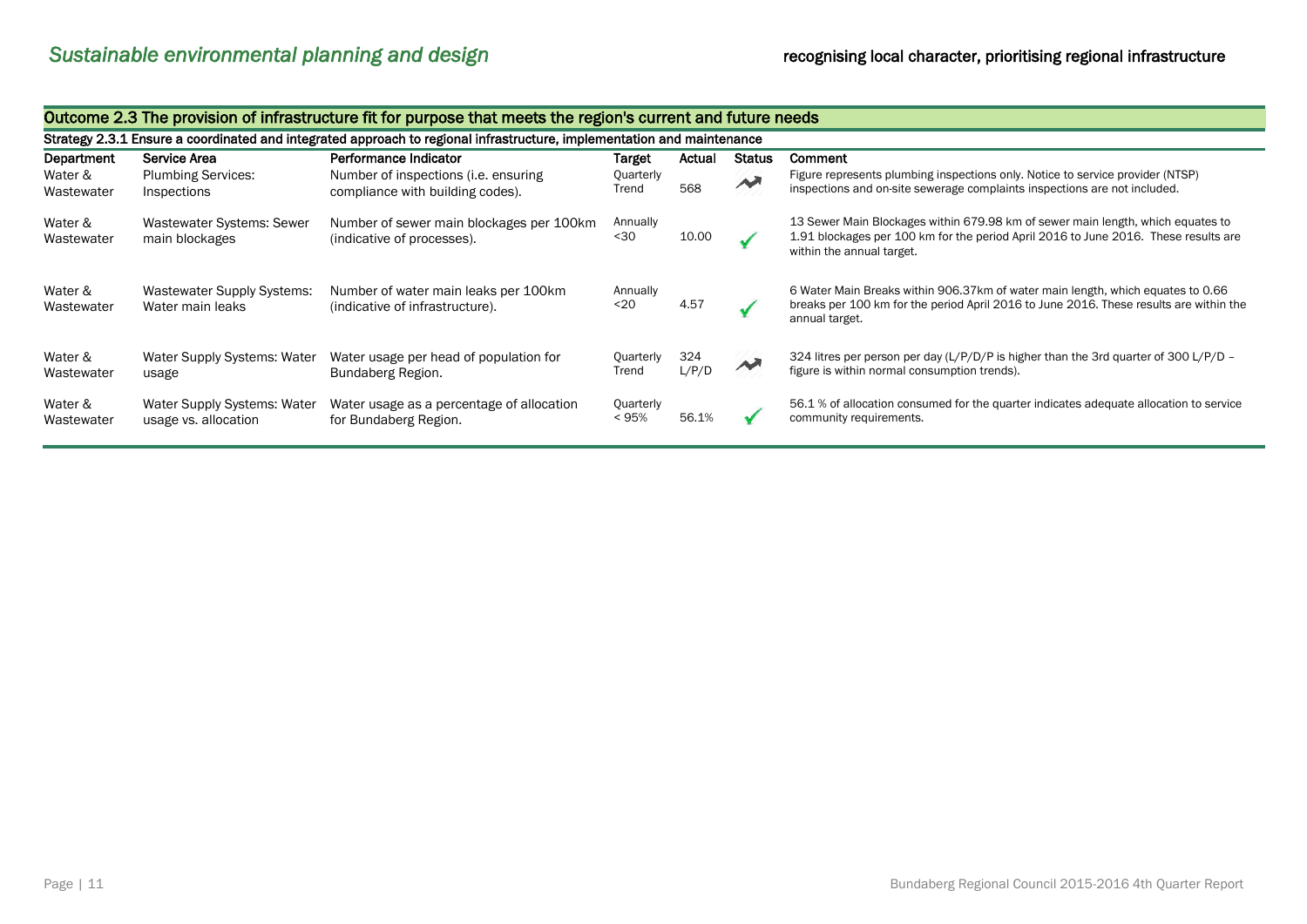| Outcome 2.3 The provision of infrastructure fit for purpose that meets the region's current and future needs |                                                                                               |                                                                                                                                   |                            |               |               |                                                                                                                                                                                                                                                                                                                                                                                                        |  |  |
|--------------------------------------------------------------------------------------------------------------|-----------------------------------------------------------------------------------------------|-----------------------------------------------------------------------------------------------------------------------------------|----------------------------|---------------|---------------|--------------------------------------------------------------------------------------------------------------------------------------------------------------------------------------------------------------------------------------------------------------------------------------------------------------------------------------------------------------------------------------------------------|--|--|
| Strategy 2.3.2 Support the rehabilitation and/or the preservation of the environmental amenity of the region |                                                                                               |                                                                                                                                   |                            |               |               |                                                                                                                                                                                                                                                                                                                                                                                                        |  |  |
| Department<br>Waste &<br>Health<br>Services                                                                  | Service Area<br>Waste: Resource Recovery:<br>Municipal solid waste diverted<br>from landfills | Performance Indicator<br>Percentage of waste diverted to be reused.                                                               | Target<br>Quarterly<br>30% | Actual<br>32% | <b>Status</b> | Comment<br>Percentage comprises collections recycling, green waste and steel products.                                                                                                                                                                                                                                                                                                                 |  |  |
|                                                                                                              |                                                                                               | Strategy 2.3.4 Apply financial sustainability principles in planning, funding, creating and maintaining infrastructure            |                            |               |               |                                                                                                                                                                                                                                                                                                                                                                                                        |  |  |
| Department<br>Projects                                                                                       | Service Area<br>Recoveries: Work hour<br>recovery from Capital Works                          | Performance Indicator<br>Percentage of recoveries as a proportion of<br>operational work hours.                                   | Target<br>Quarterly<br>75% | Actual<br>87% |               | Comment<br>This quarter the Projects Department has exceeded the recovery target by 12%. This<br>was expected due to the phase and volume of capital works underway in the 4th<br>quarter.                                                                                                                                                                                                             |  |  |
| Support<br><b>Services</b>                                                                                   | Asset Management: Asset<br>Valuation & Revaluation                                            | Revaluation of infrastructure assets:<br>Percentage that revaluation of the Transport<br>Infrastructure Class has been completed. | Annually<br>100%           | 100%          |               | Asset Revaluation of the Transport Infrastructure class was being undertaken in 2015-<br>2016 financial year, but has now been rescheduled to be completed in the 2nd quarter<br>of 2016-17, due to an extension of time in the delivery of the condition assessments<br>by Pavement Management Systems, within the Bridges and Roads categories.<br>Condition survey of Footpaths has been completed. |  |  |
| Water &<br>Wastewater                                                                                        | Project Planning & Delivery:<br>Delivery of annual new and<br>replacement Capital Works       | Percentage of works completed against the<br>Annual Capital Works program.                                                        | Annually<br>95%            | 97.3%         |               | 13 Capital Works Projects were scheduled for the 2015-16 financial year. The following<br>are incomplete - (1) Rubyanna WWTP (Multi-Year Project (2) Gin Gin Water Treatment<br>Plant Upgrade, (3) Deering Place Wastewater, (4) Takalvan Street Control Valve<br>Upgrade                                                                                                                              |  |  |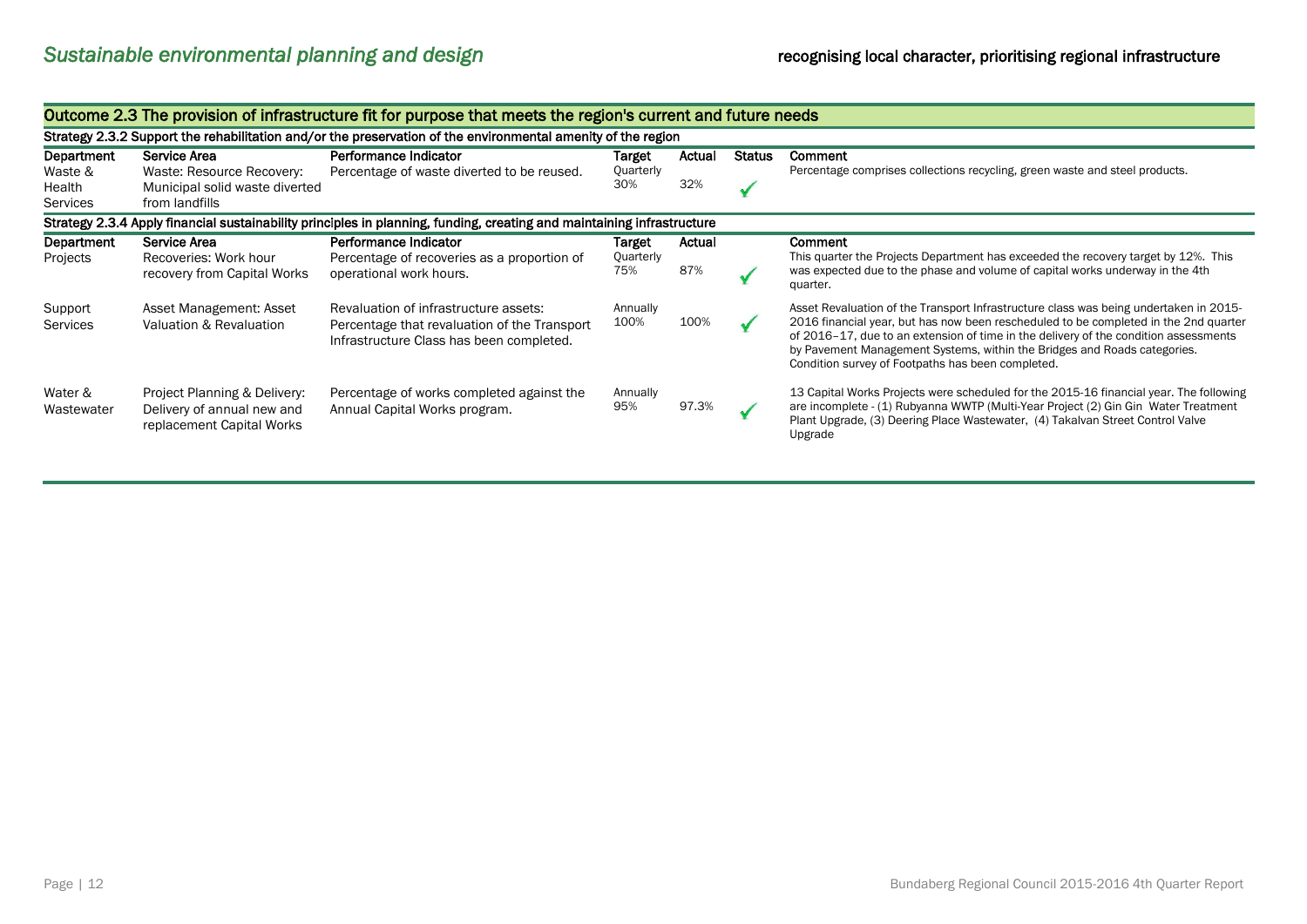|                                                                   | Outcome 3.1 Diversified, prosperous and innovative industry sectors                                     |                                                                                                                                            |                                                                 |                |               |                                                                                                                                                                                                                                                                                                                                                                                                                                                                                                                                                                                                                                                                                                                                                    |  |  |  |  |  |
|-------------------------------------------------------------------|---------------------------------------------------------------------------------------------------------|--------------------------------------------------------------------------------------------------------------------------------------------|-----------------------------------------------------------------|----------------|---------------|----------------------------------------------------------------------------------------------------------------------------------------------------------------------------------------------------------------------------------------------------------------------------------------------------------------------------------------------------------------------------------------------------------------------------------------------------------------------------------------------------------------------------------------------------------------------------------------------------------------------------------------------------------------------------------------------------------------------------------------------------|--|--|--|--|--|
|                                                                   | Strategy 3.1.1 Implement and action the regional economic development strategy                          |                                                                                                                                            |                                                                 |                |               |                                                                                                                                                                                                                                                                                                                                                                                                                                                                                                                                                                                                                                                                                                                                                    |  |  |  |  |  |
| Department<br>Commercial<br>Business &<br>Economic<br>Development | Service Area<br>Economic Development<br>Strategy (EDS)                                                  | Performance Indicator<br>Percentage EDS priorities have been<br>implemented EDS is a 10 year blueprint for<br>sustainable economic growth. | Target<br>Annually<br>100%<br>over the<br>course of<br>the year | Actual<br>100% | <b>Status</b> | <b>Comment</b><br>A full report of all economic development initiatives was delivered to the<br>Business Bundaberg Advisory Committee in mid-May. Some of these initiatives<br>have been reported through local media channels including the Council and<br>Business Bundaberg websites. Successful activities held in the 4th quarter<br>included 'Bundaberg Business Expo and the associated GoDigitalBundaberg<br>forum', 'Port Trade Development Group', TEQ SGBR Destination Leaders<br>Program, WBB Resource Group; visit to Bundaberg by a Nanning Delegation;<br>Airport Master-plan finalisation; RV Friendly Park options; Bundaberg Arts &<br>Innovation Hub options; GoDigitalQld and the ongoing startupBundaberg meet<br>and greets. |  |  |  |  |  |
|                                                                   | Strategy 3.1.2 Support, market and promote the region                                                   |                                                                                                                                            |                                                                 |                |               |                                                                                                                                                                                                                                                                                                                                                                                                                                                                                                                                                                                                                                                                                                                                                    |  |  |  |  |  |
| Department                                                        | Service Area                                                                                            | Performance Indicator                                                                                                                      | <b>Target</b>                                                   | Actual         | Status        | Comment                                                                                                                                                                                                                                                                                                                                                                                                                                                                                                                                                                                                                                                                                                                                            |  |  |  |  |  |
| Commercial<br>Business &<br>Economic<br>Development               | Tourism Development and<br>Services: Bundaberg North<br>Burnett Tourism (BNBT)<br>Partnership Agreement | Percentage BNBT progress reports have been<br>satisfactory completed.                                                                      | Annually<br>100%                                                | 100%           |               | The Partnership Agreement with BNBT includes reporting and review guidelines<br>including a formal presentation to Council every 6 month period. A formal report<br>and presentation was made to Council during the last quarter. BNBT deliverables<br>this year included: Re-establishment of Lady Musgrave day tours,<br>implementation of the Mon Repo Master Plan (including a new \$10M funding<br>commitment from the Qld. Govt) and development and implementation of a<br>culinary tourism strategy. Negotiations have also been held between Council and<br>BNBT to renew the Partnership Agreement for a further 4 year period from 1 July<br>2016.                                                                                      |  |  |  |  |  |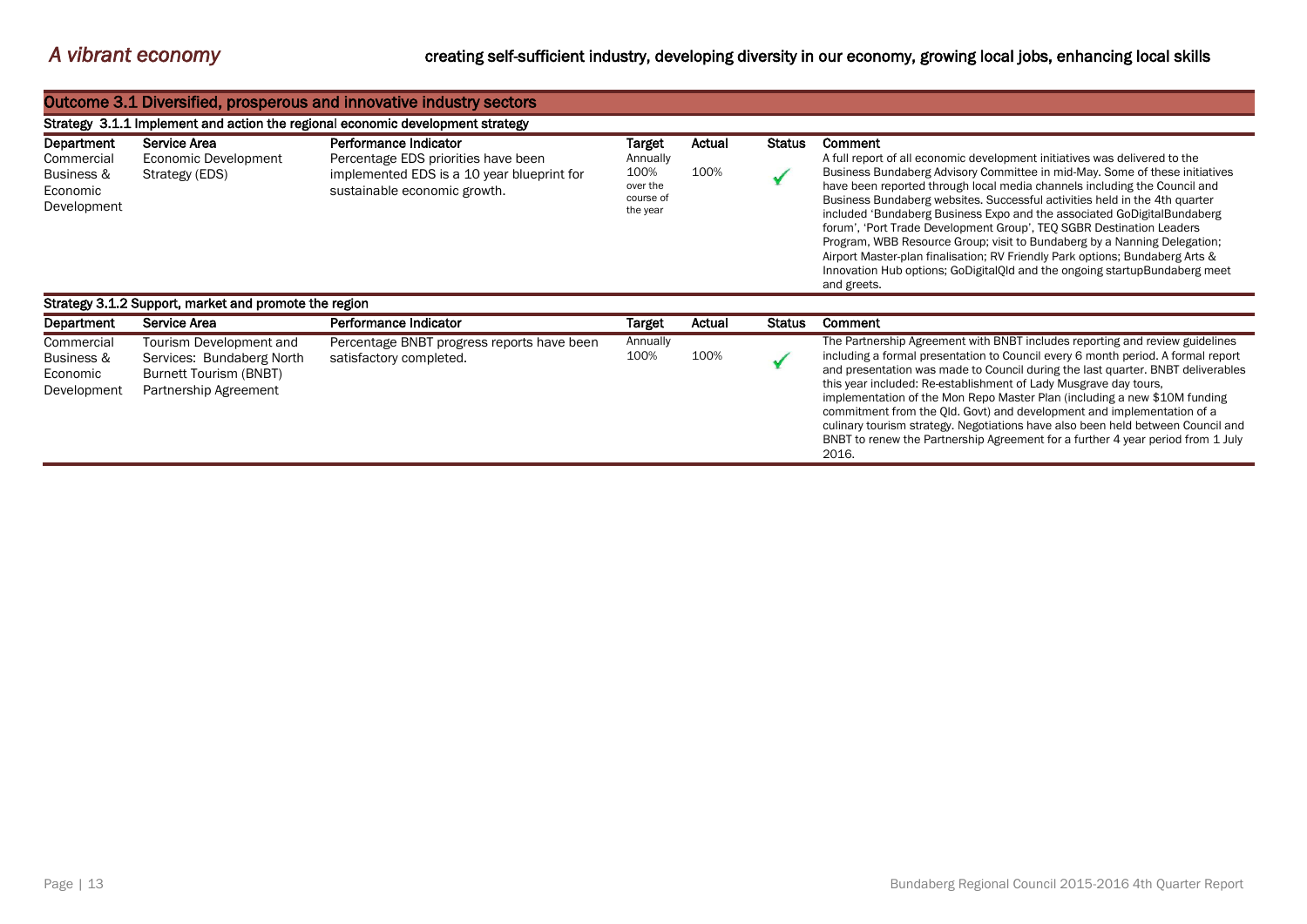### *A vibrant economy* creating self-sufficient industry, developing diversity in our economy, growing local jobs, enhancing local skills

|                                                                                                            | Outcome 3.2 Support and facilitate employment opportunities for the community                              |                                                                                                                                       |                                 |                |                    |                                                                                                                                                                                                                                                                                                                                                                                                                                                                                                                         |  |  |  |
|------------------------------------------------------------------------------------------------------------|------------------------------------------------------------------------------------------------------------|---------------------------------------------------------------------------------------------------------------------------------------|---------------------------------|----------------|--------------------|-------------------------------------------------------------------------------------------------------------------------------------------------------------------------------------------------------------------------------------------------------------------------------------------------------------------------------------------------------------------------------------------------------------------------------------------------------------------------------------------------------------------------|--|--|--|
| Strategy 3.2.1 Promote and support initiatives designed to enhance increased local employment and training |                                                                                                            |                                                                                                                                       |                                 |                |                    |                                                                                                                                                                                                                                                                                                                                                                                                                                                                                                                         |  |  |  |
| Department<br>Commercial<br>Business &<br>Economic<br>Development                                          | Service Area<br><b>Employment Rate</b>                                                                     | Performance Indicator<br>Unemployment rate for the Bundaberg region<br>(Target 5.9% is equal to Qld. Unemployment<br>rate).           | Target<br>Annually<br>$< 6.4\%$ | Actual<br>8.7% | <b>Status</b><br>O | Comment<br>The annually adjusted unemployment rate in the Wide Bay Region as provided by<br>the Qld. Government Statistician's Office as at 26 May 2016, shows the rate<br>decreasing by 2.6 percentage points from the April Quarter 2015. The<br>unemployment rate in the Bundaberg Region is the same as the level for the<br>Wide Bay Burnett region, but remains significantly higher than the average for<br>Queensland at 6.2%, which is the aspirational target listed in our Economic<br>Development Strategy. |  |  |  |
|                                                                                                            | Strategy 3.2.2 Promote and support initiatives designed to enhance increased local employment and training |                                                                                                                                       |                                 |                |                    |                                                                                                                                                                                                                                                                                                                                                                                                                                                                                                                         |  |  |  |
| Department                                                                                                 | Service Area                                                                                               | Performance Indicator                                                                                                                 | Target                          | Actual         | <b>Status</b>      | Comment                                                                                                                                                                                                                                                                                                                                                                                                                                                                                                                 |  |  |  |
| Commercial<br>Business &<br>Economic<br>Development                                                        | Bundaberg Regional Airport                                                                                 | Number of passengers processed through the<br>Bundaberg Regional Airport terminal.                                                    | Quarterly<br>30,000             | 43,530         |                    | Passenger numbers have risen by some 12% in comparison to the same quarter<br>last year. The total pax (passenger facilitation charge) numbers for the 2015-16<br>year was 167,128 which is an increase of 10,893 on 2014-15 and a percentage<br>increase of 7%.                                                                                                                                                                                                                                                        |  |  |  |
| Commercial<br><b>Business &amp;</b><br>Economic<br>Development                                             | <b>Bundaberg Regional Airport</b>                                                                          | Number of Regular Public Transport (RPT)<br>services.                                                                                 | Quarterly<br>380                | 489            |                    | The number of Regular Public Transport (RPT) services has increased due to<br>airlines offering additional flights.                                                                                                                                                                                                                                                                                                                                                                                                     |  |  |  |
|                                                                                                            |                                                                                                            | Outcome 3.3 Foster a flexible, supportive and inclusive business environment                                                          |                                 |                |                    |                                                                                                                                                                                                                                                                                                                                                                                                                                                                                                                         |  |  |  |
|                                                                                                            |                                                                                                            | Strategy 3.3.1 Promote the vision that encourages business enterprises relocating to, expanding within, or establishing in the region |                                 |                |                    |                                                                                                                                                                                                                                                                                                                                                                                                                                                                                                                         |  |  |  |
| Department                                                                                                 | Service Area                                                                                               | Performance Indicator                                                                                                                 | Target                          | Actual         |                    | Comment                                                                                                                                                                                                                                                                                                                                                                                                                                                                                                                 |  |  |  |
| Commercial<br>Business &                                                                                   | Economic Development:<br>Networks & Partnerships:                                                          | Number of direct contacts with existing<br>businesses, providing information and                                                      | Quarterly<br>30                 | 44             |                    | Again this quarter was a busy period for business meetings and business<br>support.                                                                                                                                                                                                                                                                                                                                                                                                                                     |  |  |  |

Economic Development Support to existing business referrals.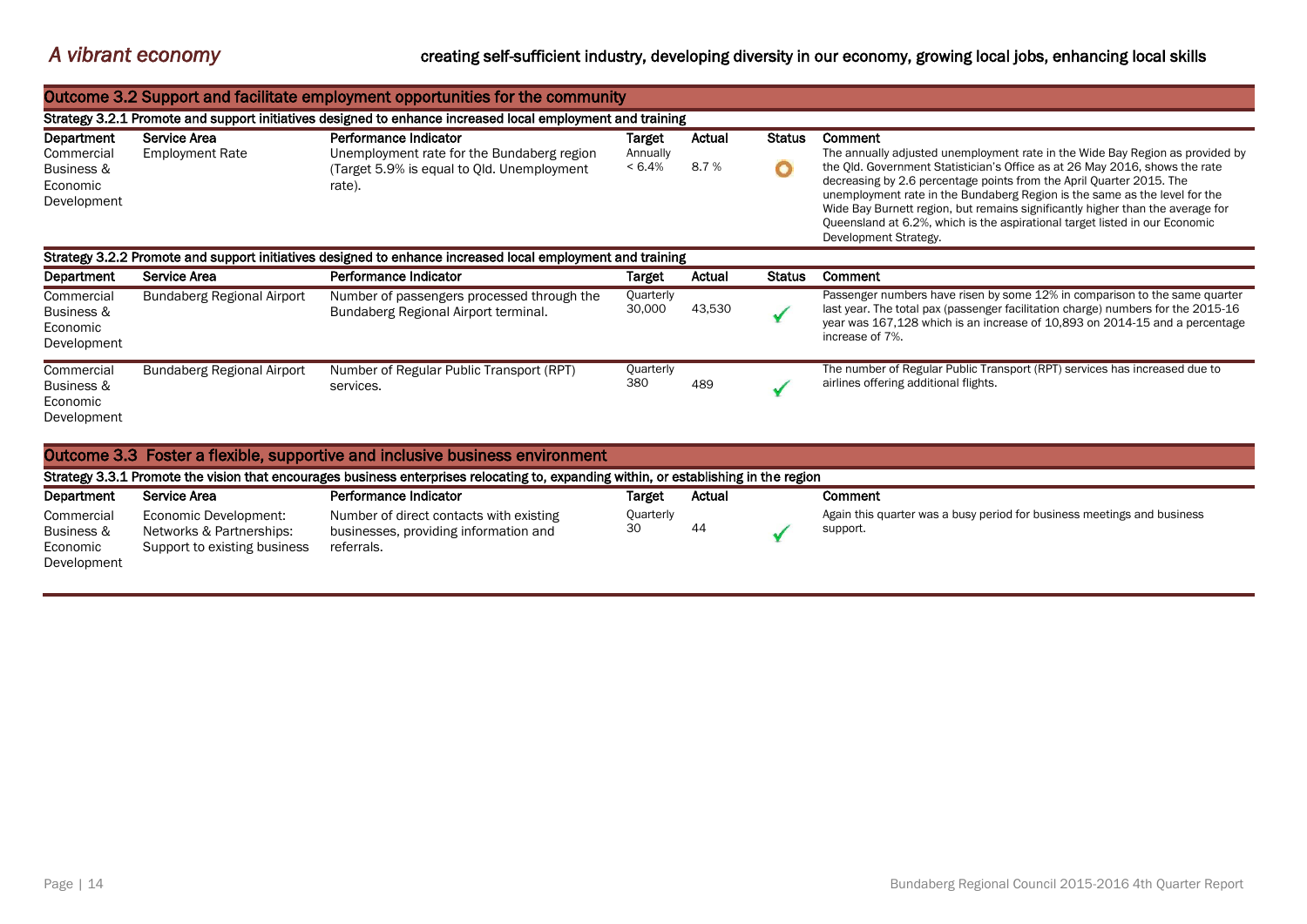|                                                                                                                               |                                                                                                                                                                                                    | Outcome 3.3 Foster a flexible, supportive and inclusive business environment                              |                                                    |        |               |                                                                                                                                                                                                                                                                                                                                                                                                                                                                                                                                                                                                                                                                                                             |  |  |  |
|-------------------------------------------------------------------------------------------------------------------------------|----------------------------------------------------------------------------------------------------------------------------------------------------------------------------------------------------|-----------------------------------------------------------------------------------------------------------|----------------------------------------------------|--------|---------------|-------------------------------------------------------------------------------------------------------------------------------------------------------------------------------------------------------------------------------------------------------------------------------------------------------------------------------------------------------------------------------------------------------------------------------------------------------------------------------------------------------------------------------------------------------------------------------------------------------------------------------------------------------------------------------------------------------------|--|--|--|
|                                                                                                                               | Strategy 3.3.2 Support and encourage appropriate levels of regional economic investment with the capacity to diversify and expand the economic base and secure sustainable new business investment |                                                                                                           |                                                    |        |               |                                                                                                                                                                                                                                                                                                                                                                                                                                                                                                                                                                                                                                                                                                             |  |  |  |
| Department                                                                                                                    | Service Area                                                                                                                                                                                       | Performance Indicator                                                                                     | <b>Target</b>                                      | Actual | <b>Status</b> | Comment                                                                                                                                                                                                                                                                                                                                                                                                                                                                                                                                                                                                                                                                                                     |  |  |  |
| Commercial<br>Business &<br>Economic<br>Development                                                                           | Economic Growth: Gross<br><b>Regional Product</b>                                                                                                                                                  | Percentage growth in our region's Gross<br>Regional Product (GRP).                                        | Annually<br>2.4%<br>Data<br>calculated<br>in Nov.  | 0.4%   | O             | The Gross Regional Product for 2014-15 improved considerably on the previous<br>year's negative figure (minus 7.2%). A significant number of regional projects<br>commenced during 2014-15 and a corresponding increase in our GRP was<br>anticipated and pleasingly realised. This improved figure is nearly in-line with the<br>Queensland Gross State product of 0.5%. Our Economic Development Strategy<br>KPI target is based on long-term (5 year average) State averages.                                                                                                                                                                                                                            |  |  |  |
| Commercial<br>Business &<br>Economic<br>Development                                                                           | <b>Export Growth</b>                                                                                                                                                                               | Value of goods exported from the Bundaberg<br>Region.                                                     | Annually<br>\$1.8B<br>Data<br>calculated<br>in Nov | \$1.1B |               | Exports from the region are measured on an annual basis and while the<br>aspirational goal for 2014-15 was not met, we look forward to the publication of<br>new figures later this year. It is important to see growth in exports from the<br>region as businesses that export are more likely to be financially stable and<br>employ more people.                                                                                                                                                                                                                                                                                                                                                         |  |  |  |
| Outcome 3.4 Attract and support the enhancement, retention, education and employment opportunities for key demographic groups |                                                                                                                                                                                                    |                                                                                                           |                                                    |        |               |                                                                                                                                                                                                                                                                                                                                                                                                                                                                                                                                                                                                                                                                                                             |  |  |  |
|                                                                                                                               |                                                                                                                                                                                                    | Strategy 3 4.1 Encourage, promote and support innovation and learning within the community                |                                                    |        |               |                                                                                                                                                                                                                                                                                                                                                                                                                                                                                                                                                                                                                                                                                                             |  |  |  |
| Department<br>People &                                                                                                        | Service Area<br>Human Resources:                                                                                                                                                                   | Performance Indicator<br>Number of Community Support activities                                           | <b>Target</b><br>Annually                          | Actual | <b>Status</b> | Comment<br>Council hosted 59 work experience students, 33 volunteers and 1 engineering                                                                                                                                                                                                                                                                                                                                                                                                                                                                                                                                                                                                                      |  |  |  |
| Performance                                                                                                                   | <b>Community Support:</b><br>Education, Work Experience &<br>Employment                                                                                                                            | undertaken (includes work experience,<br>traineeships, apprenticeships, scholarships,<br>and cadetships). | 50                                                 | 93     |               | scholarship during the 2015-16 Financial Year.                                                                                                                                                                                                                                                                                                                                                                                                                                                                                                                                                                                                                                                              |  |  |  |
|                                                                                                                               |                                                                                                                                                                                                    | Strategy 3.4.2 Encourage environmentally sustainable development opportunities                            |                                                    |        |               |                                                                                                                                                                                                                                                                                                                                                                                                                                                                                                                                                                                                                                                                                                             |  |  |  |
| Department<br>Commercial                                                                                                      | Service Area<br>Clean Energy Strategy (CES)                                                                                                                                                        | Performance Indicator<br>Percentage CES priorities have been                                              | <b>Target</b><br>Annually                          | Actual | <b>Status</b> | Comment<br>Phase 1 Objectives include: 1. Reduce Council's operation costs related to                                                                                                                                                                                                                                                                                                                                                                                                                                                                                                                                                                                                                       |  |  |  |
| Business &<br>Economic<br>Development                                                                                         |                                                                                                                                                                                                    | implemented.                                                                                              | 75%                                                | 75%    | $\checkmark$  | energy consumption. 2. Reinforce Council's commitment and leadership in clean<br>energy related initiatives through proactive adoption and implementation. 3.<br>Council staff to become increasingly aware of energy efficient policies and<br>implement actions into daily work routines. 4. Implementation of appropriate<br>clean energy solutions where significant energy efficiencies can be gained. 5.<br>Preserve and protect our natural environment through environmentally<br>conscious energy management practices and efficient resource utilisation. For<br>more information on current projects and initiatives refer to<br>http://www.bundaberg.gld.gov.au/clean-energy-bundaberg/projects |  |  |  |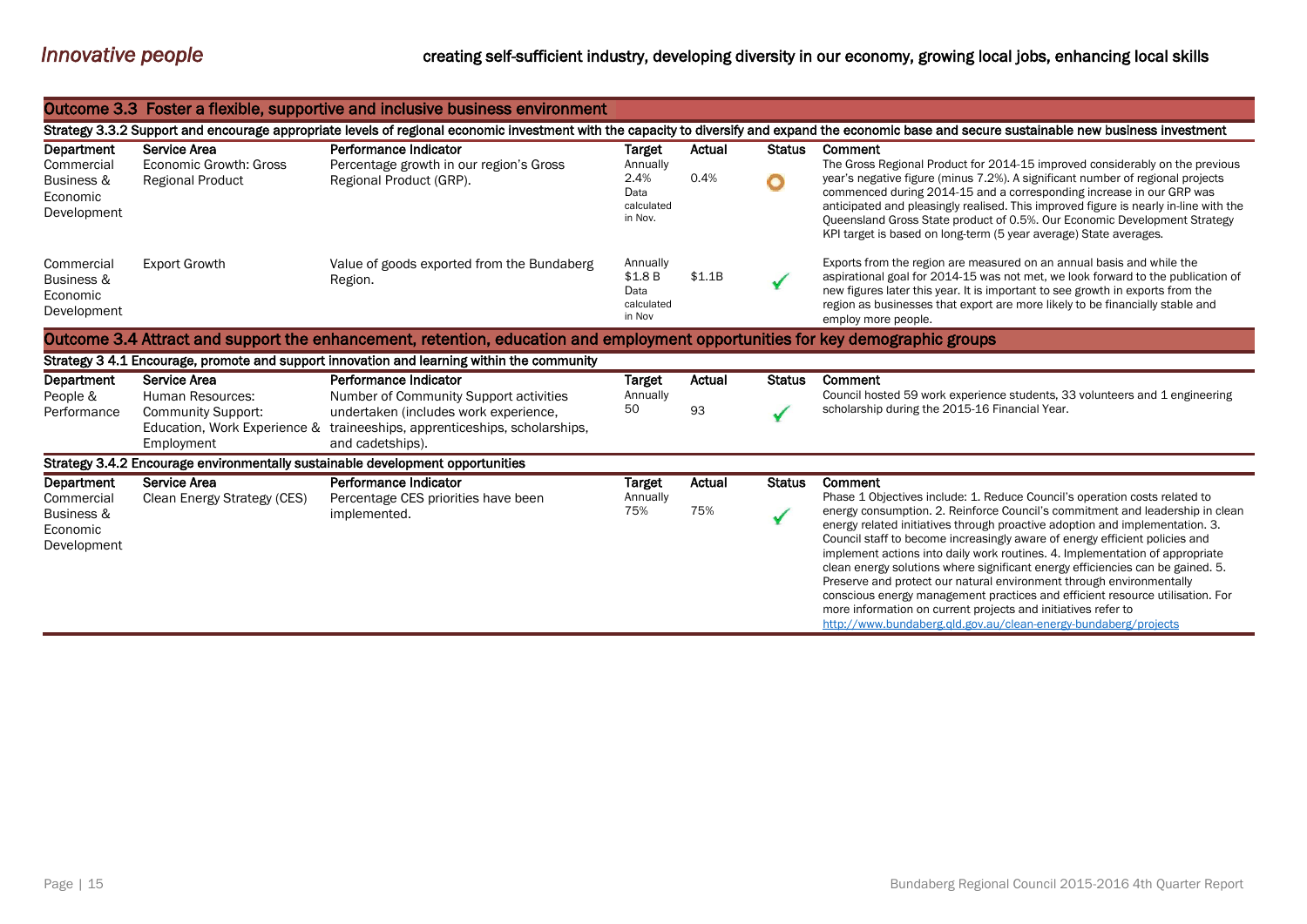# *Effective and ethical governance* responsive, cohesive, sustainable, ethical and accountable

|                                                                           | Outcome 4.1 Listening and communicating                                                   |                                                                                                                         |                            |         |               |                                                                                                                                                                                                                    |  |  |  |
|---------------------------------------------------------------------------|-------------------------------------------------------------------------------------------|-------------------------------------------------------------------------------------------------------------------------|----------------------------|---------|---------------|--------------------------------------------------------------------------------------------------------------------------------------------------------------------------------------------------------------------|--|--|--|
| Strategy 4.1.2 Proactively seek community engagement within the community |                                                                                           |                                                                                                                         |                            |         |               |                                                                                                                                                                                                                    |  |  |  |
| Department<br>Stakeholder                                                 | Service Area<br>Social Media Engagement:                                                  | Performance Indicator<br>Stakeholder Engagement: Social Media                                                           | Target<br>Quarterly        | Actual  | <b>Status</b> | Comment<br>The Media and Marketing Team has produced an increased amount of online                                                                                                                                 |  |  |  |
| Engagement                                                                | Community engagement<br>through social media<br>platforms                                 | Engagement: Community engagement through<br>social media platforms: Number of views -<br>Twitter, Facebook and YouTube. | 250,000                    | 404,232 | $\sqrt{2}$    | videos and interactive posts in the last quarter in response to the new Council's<br>increased focus on digital communications. Community engagement continues<br>to be above our target.                          |  |  |  |
| Outcome 4.2 Open and transparent leadership                               |                                                                                           |                                                                                                                         |                            |         |               |                                                                                                                                                                                                                    |  |  |  |
|                                                                           | Strategy 4.2.2 Support an open and accountable governance framework                       |                                                                                                                         |                            |         |               |                                                                                                                                                                                                                    |  |  |  |
| Department<br>Internal                                                    | Service Area<br><b>Community Access</b>                                                   | Performance Indicator<br>Right to Information (RTI) and Privacy (IP)                                                    | <b>Target</b><br>Quarterly | Actual  | <b>Status</b> | Comment<br>5 Right to Information Applications were processed within timeframes during the                                                                                                                         |  |  |  |
| Ombudsman                                                                 |                                                                                           | Applications received and processed within<br>applicable timeframes.                                                    | 90%                        | 100%    |               | quarter.                                                                                                                                                                                                           |  |  |  |
| Internal<br>Ombudsman                                                     | Governance: Administrative<br><b>Reviews</b>                                              | Number of Administrative Reviews received<br>and processed within applicable time frames.                               | Quarterly<br>Trend         | 5       |               | 5 Administrative Action Complaints were received during the 4th quarter.                                                                                                                                           |  |  |  |
| Internal<br>Ombudsman                                                     | Insurance                                                                                 | Number of Insurance Claims processed within<br>timeframes (General Insurance & Public<br>Liability Claims).             | Quarterly<br>95%           | 100%    |               | 19 insurance claims were received and processed within timeframes during the<br>4th quarter.                                                                                                                       |  |  |  |
|                                                                           | Outcome 4.3 Strong regional advocacy                                                      |                                                                                                                         |                            |         |               |                                                                                                                                                                                                                    |  |  |  |
|                                                                           |                                                                                           | Strategy 4.3.2 Represent and promote the interests of the community through key regional stakeholders                   |                            |         |               |                                                                                                                                                                                                                    |  |  |  |
| Department                                                                | Service Area                                                                              | Performance Indicator                                                                                                   | Target                     | Actual  | <b>Status</b> | Comment                                                                                                                                                                                                            |  |  |  |
| Commercial<br>Business &<br>Economic<br>Development                       | Economic Development:<br>Networks & Partnerships:<br>Investment in business<br>attraction | Number of meetings held with key regional<br>development agencies.                                                      | Quarterly<br>5             | 17      |               | With the Local Government elections held in March and the resultant new<br>Councillors there was a need to increase the level of consultation with key<br>regional development stakeholders over the past quarter. |  |  |  |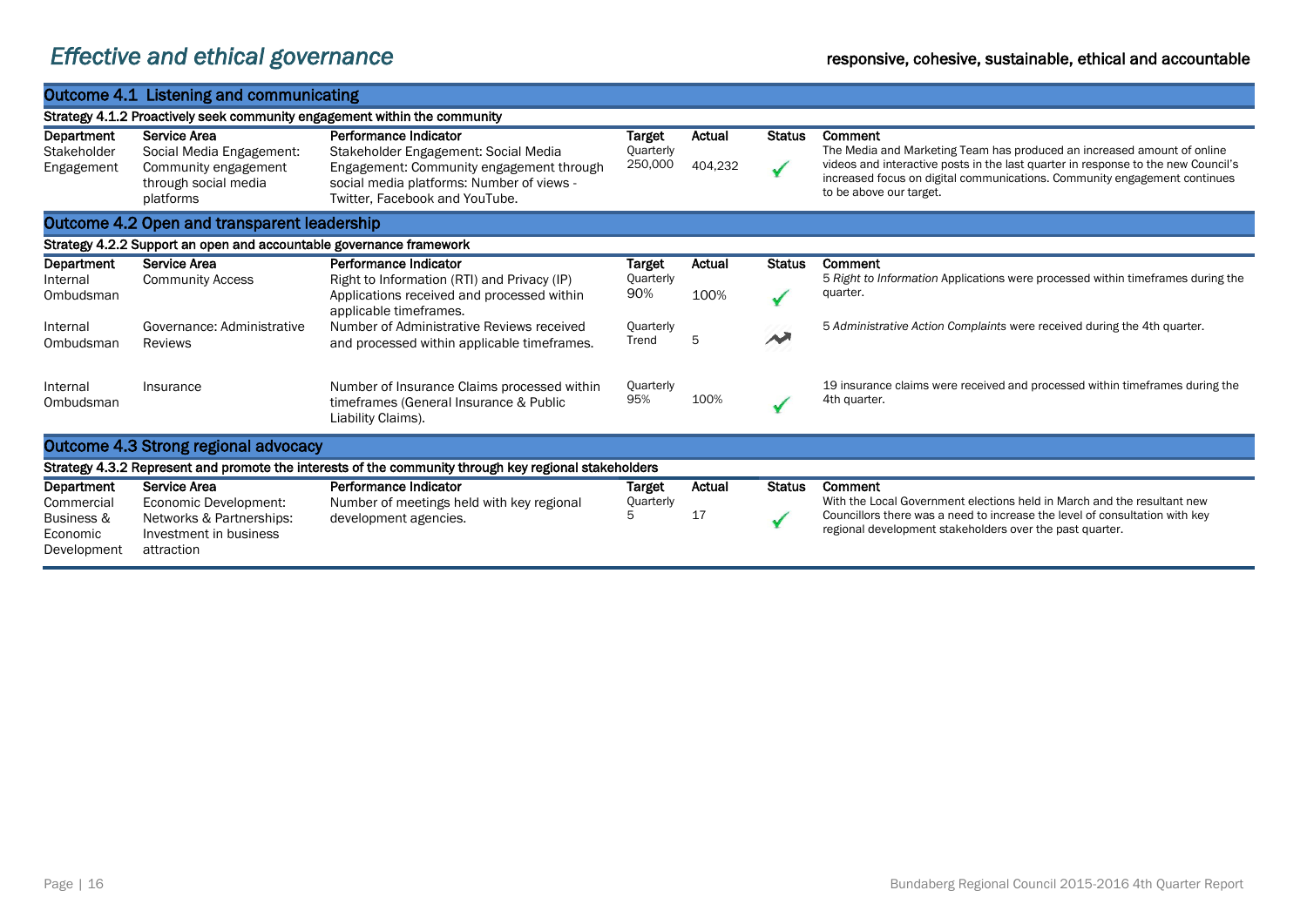### Outcome 4.3 Strong regional advocacy

|                                         | Strategy 4.3.2 Represent and promote the interests of the community through key regional stakeholders              |                                                                                                         |                            |               |               |                                                                                                                                                                                                                                                                              |  |  |  |
|-----------------------------------------|--------------------------------------------------------------------------------------------------------------------|---------------------------------------------------------------------------------------------------------|----------------------------|---------------|---------------|------------------------------------------------------------------------------------------------------------------------------------------------------------------------------------------------------------------------------------------------------------------------------|--|--|--|
| Department<br>Stakeholder<br>Engagement | Service Area<br>Media Communications:<br>Representing &<br>communicating the interests<br>of regional stakeholders | Performance Indicator<br>Number of media releases including releases,<br>statements and web-site posts. | Target<br>Quarterly<br>15C | Actual<br>174 | <b>Status</b> | Comment<br>The Media and Marketing Team produced a high number of media releases<br>during the last quarter in relation to initiatives undertaken by the new Council<br>and the 2016-17 Budget. The local print media published 100 per cent of<br>Budget material provided. |  |  |  |

### Outcome 4.4 A committed and responsive customer service focus

|                        | Strategy 4.4.1 Provide friendly, respectful and proactive customer service delivery, consistent with our values |                                                                                              |                    |        |               |                                                                                                                                                                              |  |  |  |
|------------------------|-----------------------------------------------------------------------------------------------------------------|----------------------------------------------------------------------------------------------|--------------------|--------|---------------|------------------------------------------------------------------------------------------------------------------------------------------------------------------------------|--|--|--|
| Department             | Service Area                                                                                                    | Performance Indicator                                                                        | Target             | Actual | <b>Status</b> | Comment                                                                                                                                                                      |  |  |  |
| Development            | Community & Internal<br><b>Customer Services</b>                                                                | Percentage planning searches are issued<br>within statutory and corporate time frames.       | Quarterly<br>95%   | 99%    |               | 232 Building Records searches, 6 limited planning certificates, 2 standard<br>planning certificates and 6 full planning certificates were issued during the<br>quarter.      |  |  |  |
| Financial<br>Services  | <b>Customer Service: Customer</b><br>Request Management (CRM)                                                   | Percentage of CRMs outstanding across<br>council in relations to the timeframes<br>assigned. | Quarterly<br>< 15% | 11%    |               | Council's response to customer requests has exceeded performance<br>expectations, providing a quality timely service to our residents.                                       |  |  |  |
| Information<br>Systems | <b>Efficient Operations: Support</b><br>Requests                                                                | Number of support requests.                                                                  | Quarterly<br>Trend | 1,800  |               | Close to expected quarter result for support requests based on current trend of<br>near 600 requests per month.                                                              |  |  |  |
| Information<br>Systems | <b>Efficient Operations:</b><br><b>Resolved Support Requests</b>                                                | Percentage of requests resolved within service<br>level standards.                           | Quarterly<br>98%   | 95%    |               | This is an improvement over the previous quarter even though support staff were<br>assisting with project delivery tasks including mobility and core systems<br>replacement. |  |  |  |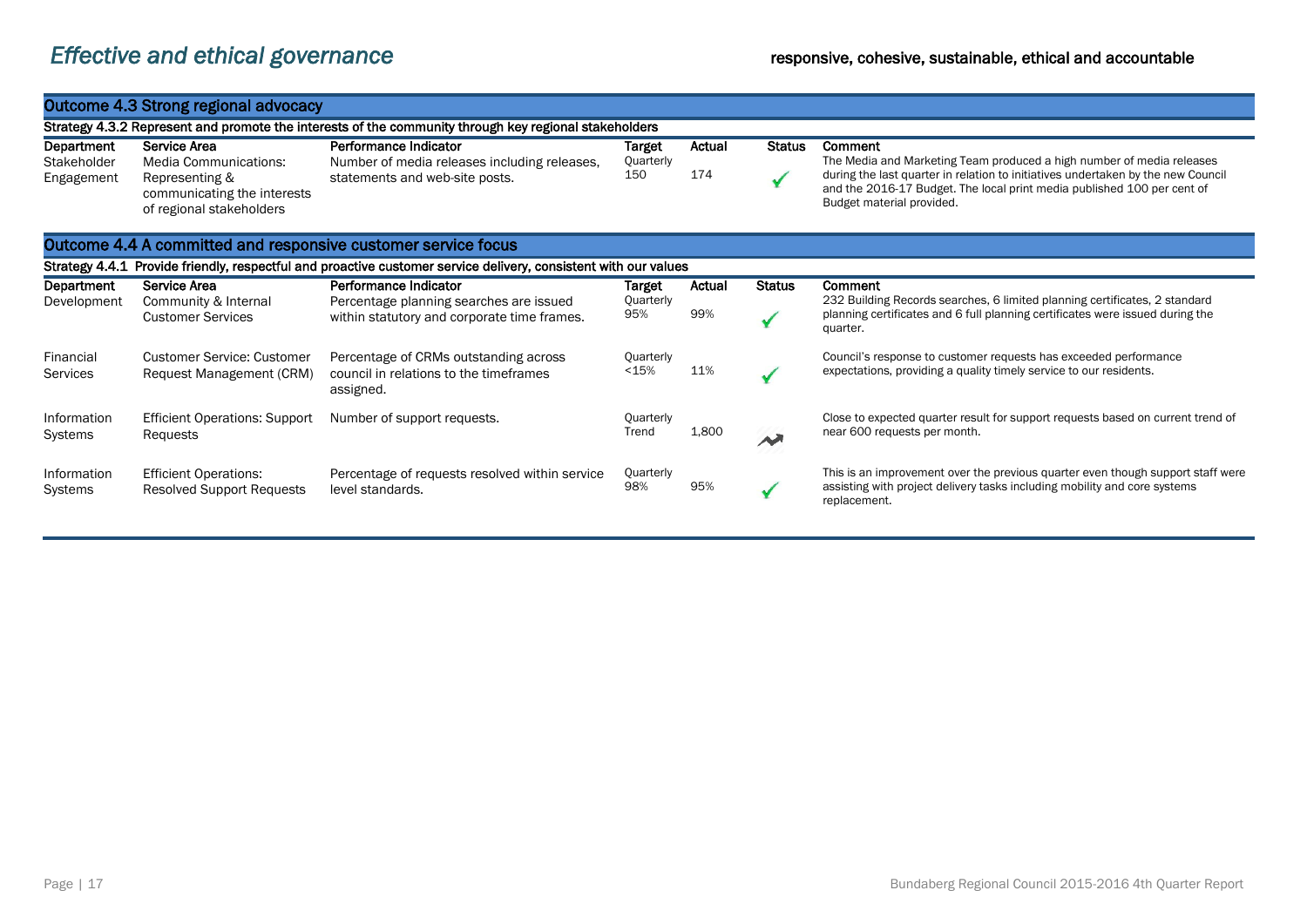## *Effective and ethical governance* responsive, cohesive, sustainable, ethical and accountable

#### Outcome 4.4 A committed and responsive customer service focus

Strategy 4.4.1 Provide friendly, respectful and proactive customer service delivery, consistent with our values

| Department<br>Roads &<br>Drainage | Service Area<br>Group: Response to<br>complaints and community<br>requests for works and advice | Performance Indicator<br>Percentage of Customer Requests (CRMs)<br>completed within allocated time periods. | Target<br>Quarterly<br>80% | Actual<br>77% | Status | Comment<br>A total of 2233 tasks were completed for the Roads and Drainage Group during<br>the 4th quarter, with an average processing time of 16 days per task. (Note:<br>Lower Tolerance is 60)                                                                                                    |
|-----------------------------------|-------------------------------------------------------------------------------------------------|-------------------------------------------------------------------------------------------------------------|----------------------------|---------------|--------|------------------------------------------------------------------------------------------------------------------------------------------------------------------------------------------------------------------------------------------------------------------------------------------------------|
| Support<br>Services               | Fleet: Management:<br>Administration: Internal client<br>satisfaction                           | Percentage of internal client survey results<br>satisfactory or above.                                      | Quarterly<br>75%           | 83.3%         |        | 88.3% of internal client survey results rated satisfactory or above. Customer<br>Satisfaction Surveys are issued at the completion of preventative maintenance<br>services. 77 surveys were sent out in the 4th quarter with 31 being returned.                                                      |
| Water &<br>Wastewater             | <b>Plumbing Services: Approvals</b>                                                             | Percentage of approvals processed within<br>allocated time period.                                          | Quarterly<br>95%           | 62%           | X      | Extended approvals times during the quarter were due to the group being down<br>one staff member and a protracted HR matter (now solved). Approval times are<br>to be brought back to the required standard by continuous tracking of<br>performance and the application of overtime where required. |
| Water &<br>Wastewater             | <b>Plumbing Services: Inquiries</b>                                                             | Number of enquiries.                                                                                        | Quarterly<br>Trend         | 879           |        | 1,248 enquiries received (including Plumbing, NSTP counter and telephone<br>calls).                                                                                                                                                                                                                  |

| Strategy 4.4.3 Continue to develop a more cohesive workplace culture with a strong customer focus |                 |                                                                             |           |        |        |                                                                       |  |  |
|---------------------------------------------------------------------------------------------------|-----------------|-----------------------------------------------------------------------------|-----------|--------|--------|-----------------------------------------------------------------------|--|--|
| Department                                                                                        | Service Area    | Performance Indicator                                                       | Target    | Actual | Status | Comment                                                               |  |  |
| Financial                                                                                         |                 | Customer Service: Call Centre: Percentage of calls effectively processed at | Quarterly |        |        | Response to customer enquiries via the Call Centre has exceeded set   |  |  |
| <b>Services</b>                                                                                   | Call Management | point of contact.                                                           | 90%       | 97%    |        | tolerances, providing quality outcomes at the first point of contact. |  |  |

#### Outcome 4.5 Responsible financial management and efficient operations

|                                      | Strategy 4.5.1 Maintain a long-term financial sustainability strategy |                                                                                    |                          |                |               |                                                                                                                |  |  |
|--------------------------------------|-----------------------------------------------------------------------|------------------------------------------------------------------------------------|--------------------------|----------------|---------------|----------------------------------------------------------------------------------------------------------------|--|--|
| Department<br>Sustainable<br>Finance | Service Area<br><b>Budget: Operating Surplus</b>                      | Performance Indicator<br>Ratio is between 0 and 15% of total operating<br>revenue. | Target<br>Annually<br>5% | Actual<br>4.4% | <b>Status</b> | Comment<br>The 2015-16 preliminary result is 4.4%<br>The Budget estimate for 2016-17 is 2.5%                   |  |  |
| Sustainable<br>Finance               | Financial Forecasting: Asset<br>Sustainability Ratio                  | Capital expenditure on replacement assets is<br>greater than 90% of depreciation.  | Annually<br>100%         | 75%            | $\checkmark$  | The 2014-2015 preliminary result is 75% (Lower Tolerance is 90%)<br>The Budget estimate for 2016 -17 is 185.6% |  |  |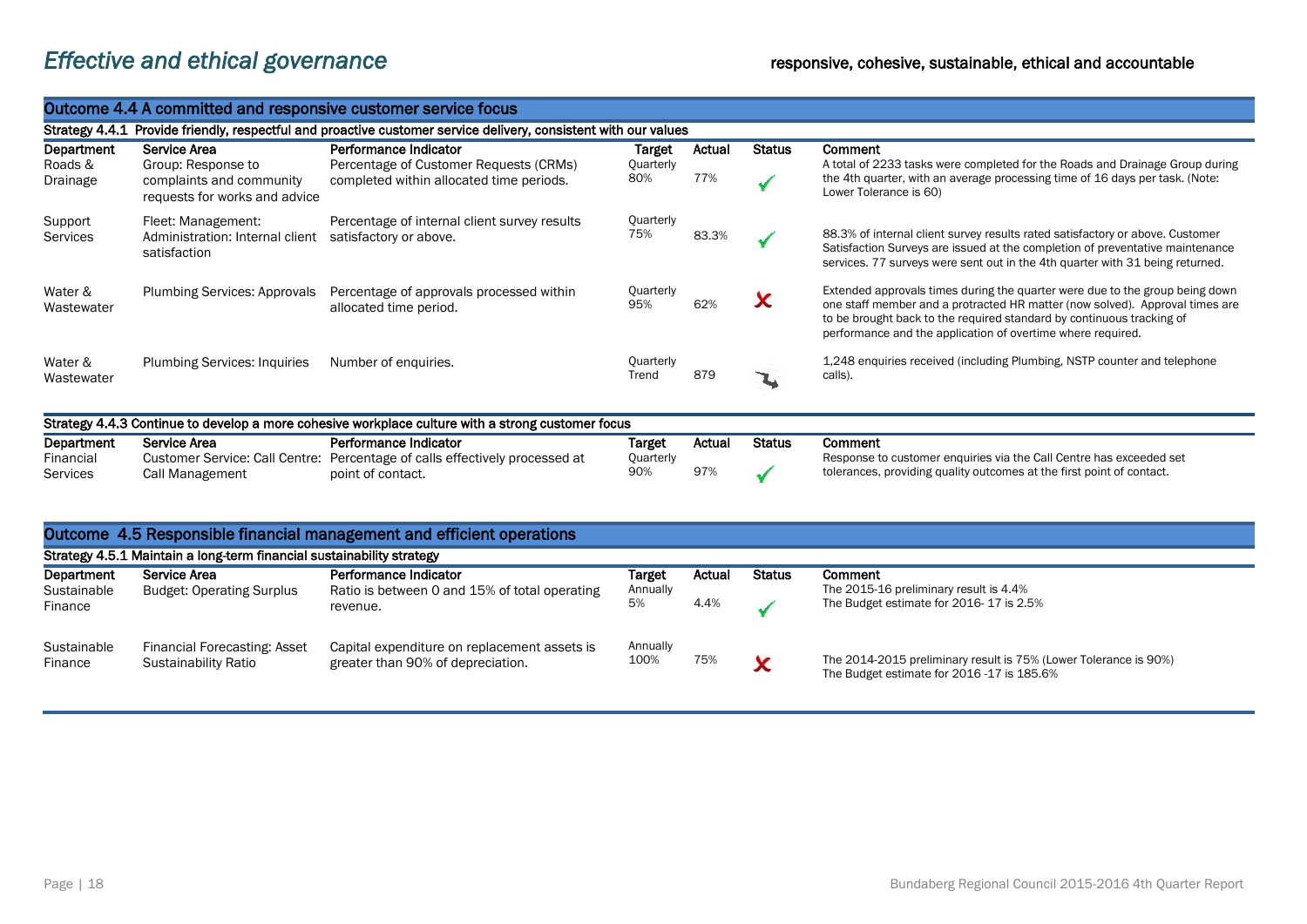### Outcome 4.5 Responsible financial management and efficient operations

#### Strategy 4.5.2 Drive the region's strategic direction on behalf of the community through effective and responsible policy, planning and decision making

| Department                   | Service Area                                                                                                                        | Performance Indicator                                                                                                                                                                                                                  | <b>Target</b>           | Actual  | <b>Status</b> | Comment                                                                                                                                                                                                                                                                                                                                                                                                                                                                            |
|------------------------------|-------------------------------------------------------------------------------------------------------------------------------------|----------------------------------------------------------------------------------------------------------------------------------------------------------------------------------------------------------------------------------------|-------------------------|---------|---------------|------------------------------------------------------------------------------------------------------------------------------------------------------------------------------------------------------------------------------------------------------------------------------------------------------------------------------------------------------------------------------------------------------------------------------------------------------------------------------------|
| Development                  | Development Compliance                                                                                                              | Enforcement actions are taken within statutory<br>timeframes (includes actions against breaches<br>and unlawful use of land, defective or illegal<br>building works).                                                                  | Quarterly<br>100%       | 100%    |               | For the quarter there were 126 compliance matters investigated: 53<br>compliance letters; 35 Show Cause Notices and 18 Enforcement Notices.                                                                                                                                                                                                                                                                                                                                        |
| Financial<br><b>Services</b> | Financial Accounting: Cash<br><b>Flow</b>                                                                                           | Level of funds available greater than \$30m at<br>the end of the financial year.                                                                                                                                                       | Annually<br>\$40m       | \$93.5m |               | Cash held at the end of the quarter was approximately \$93.5m. This balance,<br>which is slightly higher than the upper tolerance limit of \$90m, is the result of<br>the rating period earlier in the 2016 year, and it is expected that cash levels will<br>drop to within the tolerance range as expenditure on the large Capital Projects<br>increases in the first quarter of the new financial year.                                                                         |
| Financial<br><b>Services</b> | Procurement: Strategic<br>Supply: Spend under<br>Management: Management of<br>expenditure through a defined<br>procurement process  | Percentage of spend under management.                                                                                                                                                                                                  | Quarterly<br>60%        | 65%     |               | As new arrangements are put in place the percentage of spend under<br>management is slowly increasing. The use of BRCprocureit is aiding this process.                                                                                                                                                                                                                                                                                                                             |
| Roads &<br>Drainage          | Planning: Adoption of our<br>rolling 3 Year Capex Program                                                                           | Percentage the program has been developed<br>and is ready for adoption by Council.                                                                                                                                                     | Annually<br>100%        | 100%    |               | Both the 2016-17 Budget and Three Year Capex have been adopted by Council.                                                                                                                                                                                                                                                                                                                                                                                                         |
| Support<br><b>Services</b>   | Asset Management: Strategic<br>Implementation: Review<br>Corporate Asset Management<br>Framework                                    | Percentage the review of Asset Management<br>documents has been completed.<br>Notes: Documents include Council's Asset<br>Management Policy and Asset Management<br>Strategy, as well as Council's multiple Asset<br>Management Plans. | Annual<br>100%          | 75%     | О             | The Asset Management Policy and Asset Management Strategy have been<br>revised for review by the Executive Team, and the Water, Wastewater, Footpath<br>and Buildings and Structures Asset Management Plans revision is being updated<br>for Group Manager Review. Transport and Stormwater Asset Management Plans<br>are being revised. The target date for adoption by Council of the complete<br>Framework of Asset Management documents has been revised to September<br>2016. |
| Support<br><b>Services</b>   | Asset Management:<br>Sustainable Management:<br>Reconciliation of assets and<br>infrastructure against long-<br>term sustainability | Percentage the reconciliation process has been<br>completed.                                                                                                                                                                           | Annually<br>100%        | 100%    |               | Capital recognition processes are formally undertaken after the periods ending<br>October, February, April and May. All Internal Capex and all Donated Capex have<br>been processed and reconciled, and asset data maintenance and validation<br>process have been undertaken.                                                                                                                                                                                                     |
| Support<br>Services          | Design: Delivery of Civil<br>Design Program                                                                                         | Percentage of Design Projects delivered against<br>the revised capital budget. (Goal is to increase<br>the implementation Civil Design Programs<br>across Council i.e. Department utilisation of                                       | Bi-<br>annually<br>100% | 100%    |               | All projects were completed as requested. From the original program. 2 Roads<br>and Drainage projects were deferred to the 2016-17 program as further<br>consultation was required, and 1 Water and Wastewater project was put on hold<br>as directed by the client.                                                                                                                                                                                                               |
| Support<br><b>Services</b>   | Fleet: Acquisition and<br>Disposal                                                                                                  | Design support in Capital Works projects).<br>Percentage the annual plant replacement<br>program has been committed by the end of the<br>third Quarter.                                                                                | Annually<br>95%         | 112%    |               | Four items (2 trucks, 1 ute, 1 tractor) were provided for in the 2014-15 budget<br>but were delivered and paid for in the 2015-16 budget resulting in an over<br>expenditure of \$318,427.18 in the 2015-16 year. All approved items from 15-<br>16 budget were committed by the end of the 3rd quarter, giving a combined<br>performance of 112%.                                                                                                                                 |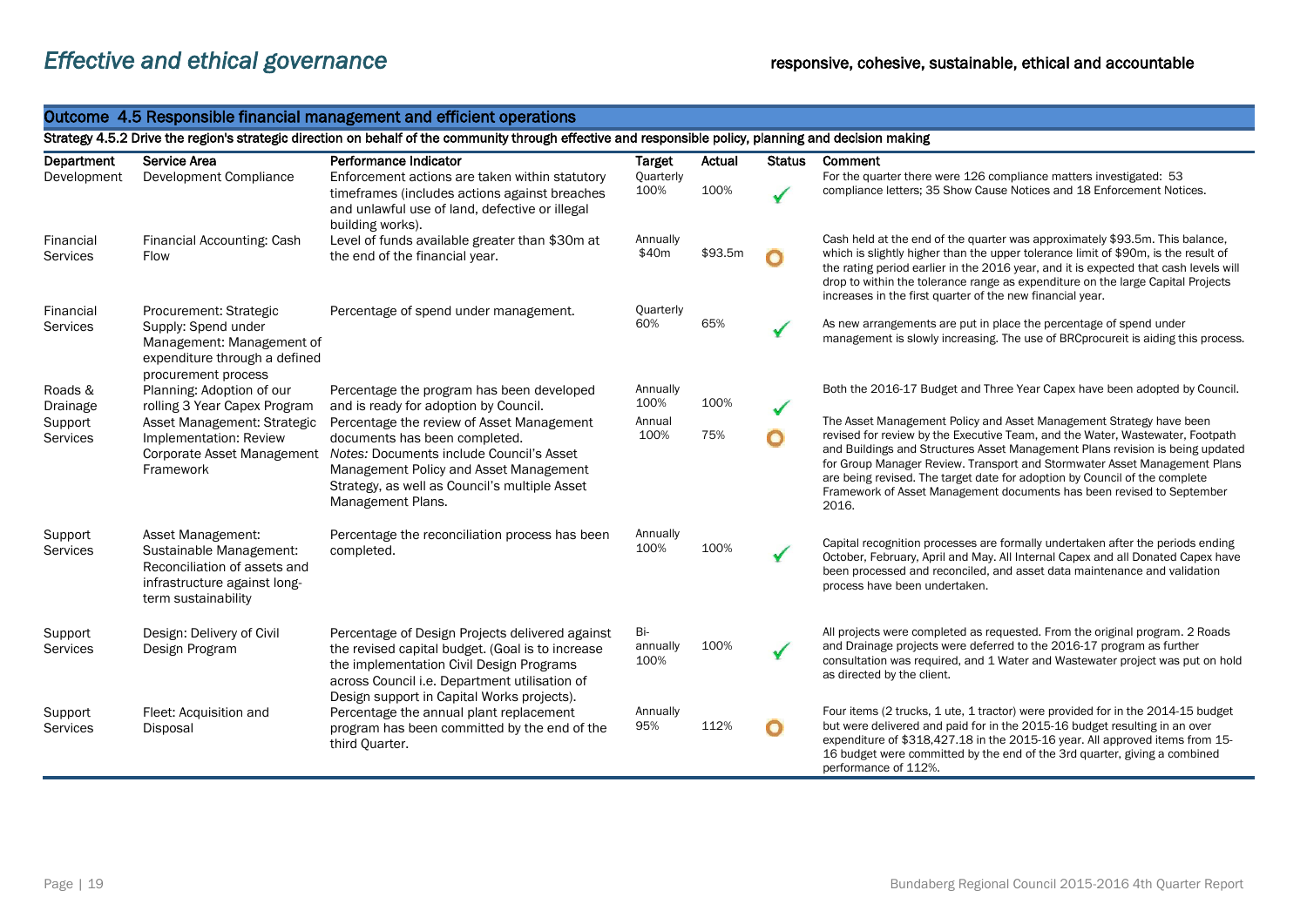# *Effective and ethical governance* responsive, cohesive, sustainable, ethical and accountable

| Outcome 4.5 Responsible financial management and efficient operations |                                                                                                                              |                                                                                                                                                                                  |                                                     |                          |               |                                                                                                                                                                                                                                                                                                                                                                                                                                                                                                                                                                         |  |
|-----------------------------------------------------------------------|------------------------------------------------------------------------------------------------------------------------------|----------------------------------------------------------------------------------------------------------------------------------------------------------------------------------|-----------------------------------------------------|--------------------------|---------------|-------------------------------------------------------------------------------------------------------------------------------------------------------------------------------------------------------------------------------------------------------------------------------------------------------------------------------------------------------------------------------------------------------------------------------------------------------------------------------------------------------------------------------------------------------------------------|--|
|                                                                       |                                                                                                                              | Strategy 4.5.2 Drive the region's strategic direction on behalf of the community through effective and responsible policy, planning and decision making                          |                                                     |                          |               |                                                                                                                                                                                                                                                                                                                                                                                                                                                                                                                                                                         |  |
| Department                                                            | Service Area                                                                                                                 | Performance Indicator                                                                                                                                                            | <b>Target</b>                                       | Actual                   | <b>Status</b> | <b>Comment</b>                                                                                                                                                                                                                                                                                                                                                                                                                                                                                                                                                          |  |
| Sustainable<br>Finance                                                | Budget: Loan indebtedness                                                                                                    | Loan indebtedness does not exceed 60% of<br><b>Gross Operating Expenses.</b>                                                                                                     | Annually<br>10%                                     | $-2.5%$                  |               | The 2015-16 preliminary result is -2.5 %<br>The Budget estimate for 2016-17 is 19.5%                                                                                                                                                                                                                                                                                                                                                                                                                                                                                    |  |
|                                                                       |                                                                                                                              | Strategy 4.5.3 Apply effective knowledge management practices in our service delivery to our community                                                                           |                                                     |                          |               |                                                                                                                                                                                                                                                                                                                                                                                                                                                                                                                                                                         |  |
| <b>Department</b>                                                     | Service Area                                                                                                                 | Performance Indicator                                                                                                                                                            | <b>Target</b>                                       | Actual                   | <b>Status</b> | Comment                                                                                                                                                                                                                                                                                                                                                                                                                                                                                                                                                                 |  |
| Financial<br><b>Services</b>                                          | Accounts Payable: Creditor<br>Invoices: Process all creditor<br>invoices, credit notes &<br>payments within payment<br>terms | Number of payments outside of terms.                                                                                                                                             | Quarterly<br>< 90                                   | 48                       | $\checkmark$  | Results this quarter are quite low due to the promptness of council staff<br>returning invoices for the June period to enable costing to be entered into this<br>year's budget Notes: Number of invoices paid short is dependent upon Council<br>staff returning invoices promptly and within end of month time frames. Internal<br>systems are in place to chase up missing documentation before end of month.<br>Carry overs are promptly chased up and cleared before the following month.                                                                           |  |
| Financial<br><b>Services</b>                                          | Audits                                                                                                                       | Prepare unaudited Annual Financial<br>Statements in accordance with the applicable<br>accounting standards and forward to the<br>external auditors within legislative timeframe. | Annually<br>100% by<br>the end of<br>2nd<br>Quarter | 50%<br>$(2015 -$<br>16)  | ✔             | The interim audit for the 2015-16 financial year was conducted in April 2016<br>and no significant audit issues were identified. The 2015-16 financial year was<br>closed off in the Council financial system on 30 June 2016, and work has now<br>begun on the preparation of the Annual Financial Statements for audit in<br>October 2016.                                                                                                                                                                                                                            |  |
| Financial<br><b>Services</b>                                          | Financial Assets: Overall<br>Condition                                                                                       | Number of assets with an overall condition<br>index of 7 (very poor condition) or worse,<br>unless asset is to be decommissioned.                                                | Annually<br>< 250                                   | 2,382                    | x             | There has been a small reduction in number of assets in poor condition<br>compared to last quarter (2,407) due to capital expenditure. The larger<br>percentage of assets are in the Wastewater class as a result of aging<br>infrastructure.                                                                                                                                                                                                                                                                                                                           |  |
| Financial<br><b>Services</b>                                          | Investments                                                                                                                  | Minimum return on investments is 1%<br>(Percentage is calculated above the target<br>cash rate).                                                                                 | Annually<br>> 0.5%                                  | This<br>quarter<br>1.12% | ✔             | Interest rates were quite strong in April. However, when the RBA decreased the<br>cash rate to 1.75% in May, the rates have fallen slightly.                                                                                                                                                                                                                                                                                                                                                                                                                            |  |
| Financial<br>Services                                                 | Taxation: Compliance with<br><b>Taxation legislation</b>                                                                     | Percentage taxation requirements have been<br>completed (includes GST, BAS & Payroll).                                                                                           | Annually<br>100%                                    | 100%                     | ✔             | All taxation requirements are currently being met for this stage of the year with<br>normal monthly BAS and Payroll Tax returns being submitted. The Annual Fringe<br>Benefits Tax Liability Return has been prepared and submitted.                                                                                                                                                                                                                                                                                                                                    |  |
| Information<br>Systems                                                | Projects                                                                                                                     | Percentage of projects on schedule and on<br>budget.                                                                                                                             | Annually<br>100%                                    | YTD<br>70%               | X             | A number of projects were finalised this quarter including re-cabling, rack and<br>uninterrupted power supply (UPS) and works at various microwave sites. The<br>core systems replacement project continues in the requirement gathering phase.                                                                                                                                                                                                                                                                                                                         |  |
| Information<br><b>Systems</b>                                         | <b>Efficient Operations: Systems</b><br>Availability                                                                         | Percentage Information and Technology<br>systems are available (availability indicates<br>there is no interruption to business<br>operations).                                   | Quarterly<br>98%                                    | 97%                      | $\checkmark$  | This figure includes downtime for both unscheduled and scheduled maintenance<br>and issues. A target of 98% represents a possible monthly downtime of IT<br>services of 14hrs 36mins. This figure is calculated through a monitoring service<br>of 1000's of sensors, which maintain statistics and metrics against Council's<br>business applications, IT services, IT infrastructure and networks. As expected in<br>the last quarter, the availability figure was slightly lower as a large number of<br>scheduled replacement works on the network where completed. |  |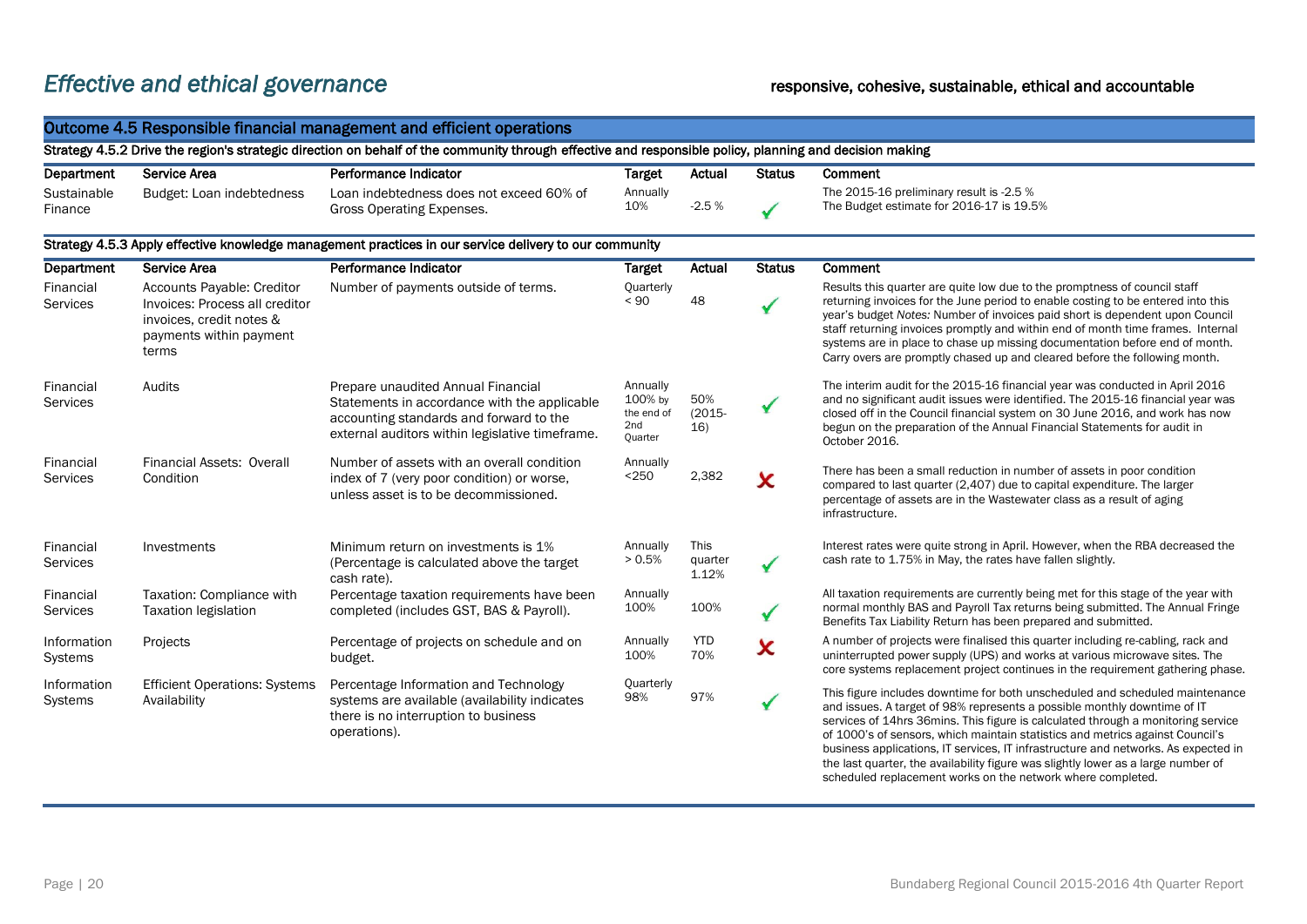| Outcome 4.6 A common sense approach to planning, coordination and consultation                                                                   |                                                                                            |                                                                                                                                                      |                         |                          |               |                                                                                                                                                                                                                                                                                    |  |  |
|--------------------------------------------------------------------------------------------------------------------------------------------------|--------------------------------------------------------------------------------------------|------------------------------------------------------------------------------------------------------------------------------------------------------|-------------------------|--------------------------|---------------|------------------------------------------------------------------------------------------------------------------------------------------------------------------------------------------------------------------------------------------------------------------------------------|--|--|
| Strategy 4.6.2 Provide strong governance and leadership that includes open, timely and transparent communication and responsible decision making |                                                                                            |                                                                                                                                                      |                         |                          |               |                                                                                                                                                                                                                                                                                    |  |  |
| Department                                                                                                                                       | Service Area                                                                               | Performance Indicator                                                                                                                                | Target                  | Actual                   | <b>Status</b> | Comment                                                                                                                                                                                                                                                                            |  |  |
| Financial<br>Services                                                                                                                            | Revenue: Rates                                                                             | Outstanding Rates as a percentage of rates<br>levied                                                                                                 | Bi-<br>annually<br>< 5% | 4.15%                    |               | Rates debt owing before the half-yearly Rates Billing on 31 July 2016 was<br>\$5,780,977 which is 4.15% of levy of \$139,245,911. Rates debt owing 5<br>February 2016 was \$5,656,645 which is 3.9% of levy of \$145,138,441.                                                      |  |  |
| Internal<br>Ombudsman                                                                                                                            | <b>Risk Management</b>                                                                     | Percentage of open risk compared to total risk<br>each quarter (i.e. the number of open risks<br>compared to closed risks, shown as a<br>percentage) | Quarterly<br><10%       | 20.95%                   |               | Due to the amalgamation of differing software packages during this quarter the<br>reported figure is higher than the tolerance. There is no actual heightened risk<br>exposure across council. The KPI will be revised to ensure an appropriate<br>tolerance level is established. |  |  |
| Regulatory<br>Services                                                                                                                           | Regulated Parking: Debt<br>Recovery: SPER                                                  | Number of parking infringement notices<br>forwarded to SPER for debt recovery (SPER -<br>Penalties Enforcement Agency).                              | Quarterly<br>Trend      | 266                      |               | 266 parking infringements were referred to SPER for debt collection due to non-<br>payment                                                                                                                                                                                         |  |  |
|                                                                                                                                                  |                                                                                            | Outcome 4.7 A valued workforce committed to the region delivering quality services                                                                   |                         |                          |               |                                                                                                                                                                                                                                                                                    |  |  |
|                                                                                                                                                  |                                                                                            | Strategy 4.7.2 Facilitate the development and maintenance of a workforce that embraces innovation and improved service delivery                      |                         |                          |               |                                                                                                                                                                                                                                                                                    |  |  |
| Department                                                                                                                                       | Service Area                                                                               | Performance Indicator                                                                                                                                | Target                  | Actual                   | <b>Status</b> | Comment                                                                                                                                                                                                                                                                            |  |  |
| People &<br>Performance                                                                                                                          | Human Resources: Training<br>and Development: Staff<br>satisfaction                        | Percentage of staff satisfaction with training.                                                                                                      | Quarterly<br>80%        | 90%                      |               | 89 staff participated in mandatory training with an average satisfaction rating of<br>90%.                                                                                                                                                                                         |  |  |
| People &<br>Performance                                                                                                                          | Workplace Health and Safety:<br>Hazard Inspections:<br>Timeliness of hazard<br>inspections | Percentage of inspections carried out on time.                                                                                                       | 100%                    | Annual<br>Result<br>100% |               | 280 inspections were scheduled 280 were completed.                                                                                                                                                                                                                                 |  |  |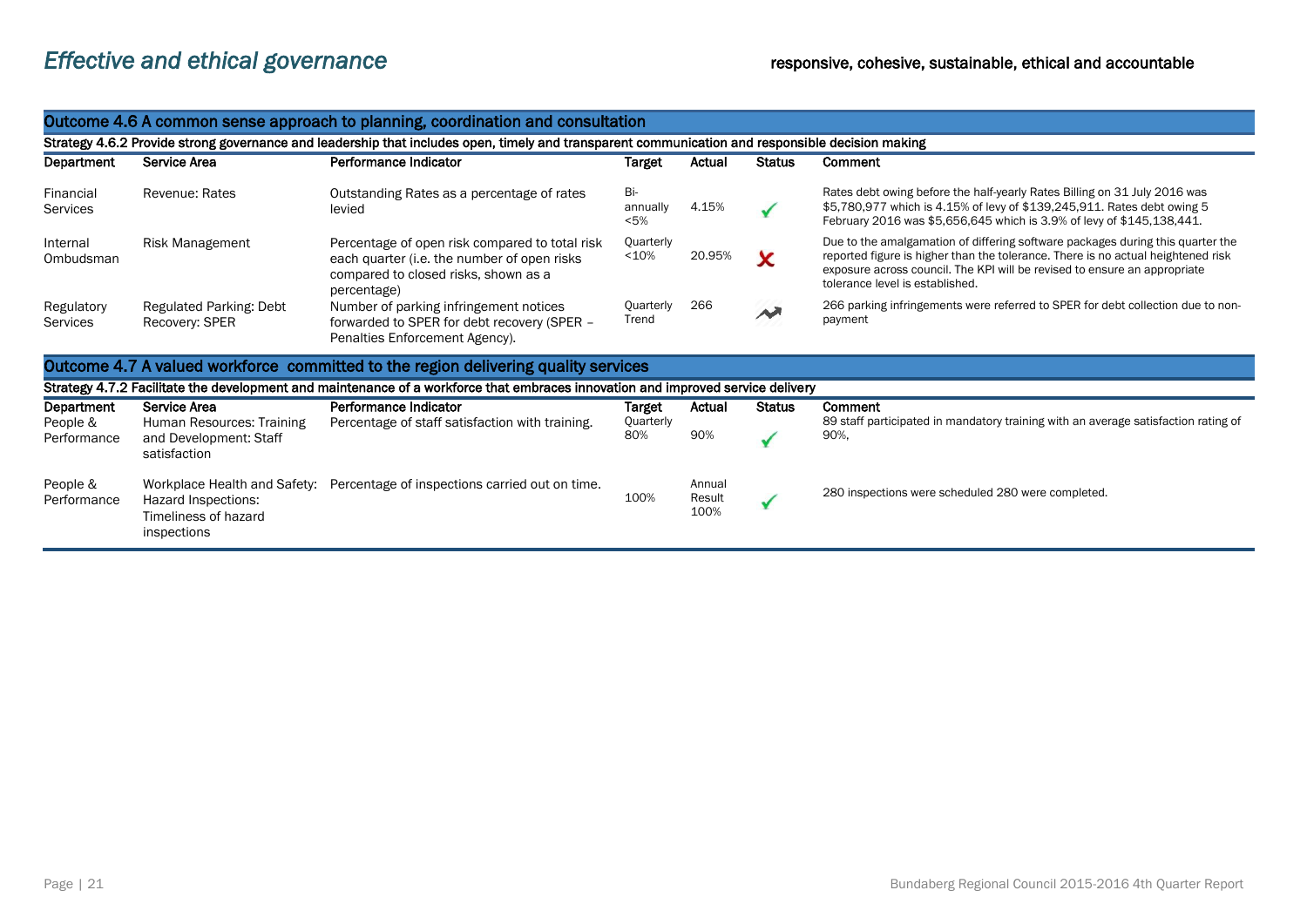#### Outcome 4.7 A valued workforce committed to the region delivering quality services Strategy 4.7.3 Ensure our workforce is adequately trained, developed and supported to competently manage themselves and their work Department Service Area Performance Indicator Target Actual Status Comment Internal Governance: Organisational Percentage of staff trained in Governance Annually 560 of 567 eligible employees have completed Right to Information and 90% 98.5% Information Privacy training.  $\checkmark$ Ombudsman Governance Awareness Compliance and Risk Management processes and procedures (Right To Information (RTI) and Information Privacy (IP) training). The LTIFR was influenced by an increased number of hours worked this quarter People & Workplace Health and Safety: Number of injuries per number of hours Annually <17.9 16.94% and an increase of injuries requiring time off work. LTIFR remains under the Performance Lost Time Injury Frequency worked (all employees across whole annual target of 17.9% Rate: Industry standard organisation). measurement People & Workplace Health and Safety: Number of days leave taken as a result of Annually The number of days taken as a result of injury increased significantly in the 4th <588 395 quarter (181 days) but the annual amount remains significantly under the Performance Days Lost injury. annual target of 588 days. People & Workplace Health and Safety: Number of people injured requiring leave of Annually Council's focus on early and sustained return to work has resulted in the  $\checkmark$ <24 25 majority of staff returning to work following injury. **Performance** Lost Time Injuries duties. People & Workplace Health and Safety: Number of notifiable incidents. Annually **Performance** Notifiable incidents <4 5 2 incidences occurred this quarter. 1 incident was a vehicle accident involving 2 members of the public at a BRC work site. The other incident was not as a result of work being performed but was within a category that had to be reported. This quarter 476 staff were identified - 440 attended which equates to 92% for People & Workplace Health and Safety: Percentage attendance to mandatory WHS Annually YTD 81% quarter. In total 1880 staff were booked in for training with 1518 attending, 98% X Performance Training and Development training. resulting in 81% attendance for the year (Note: Lower Tolerance is 90%)